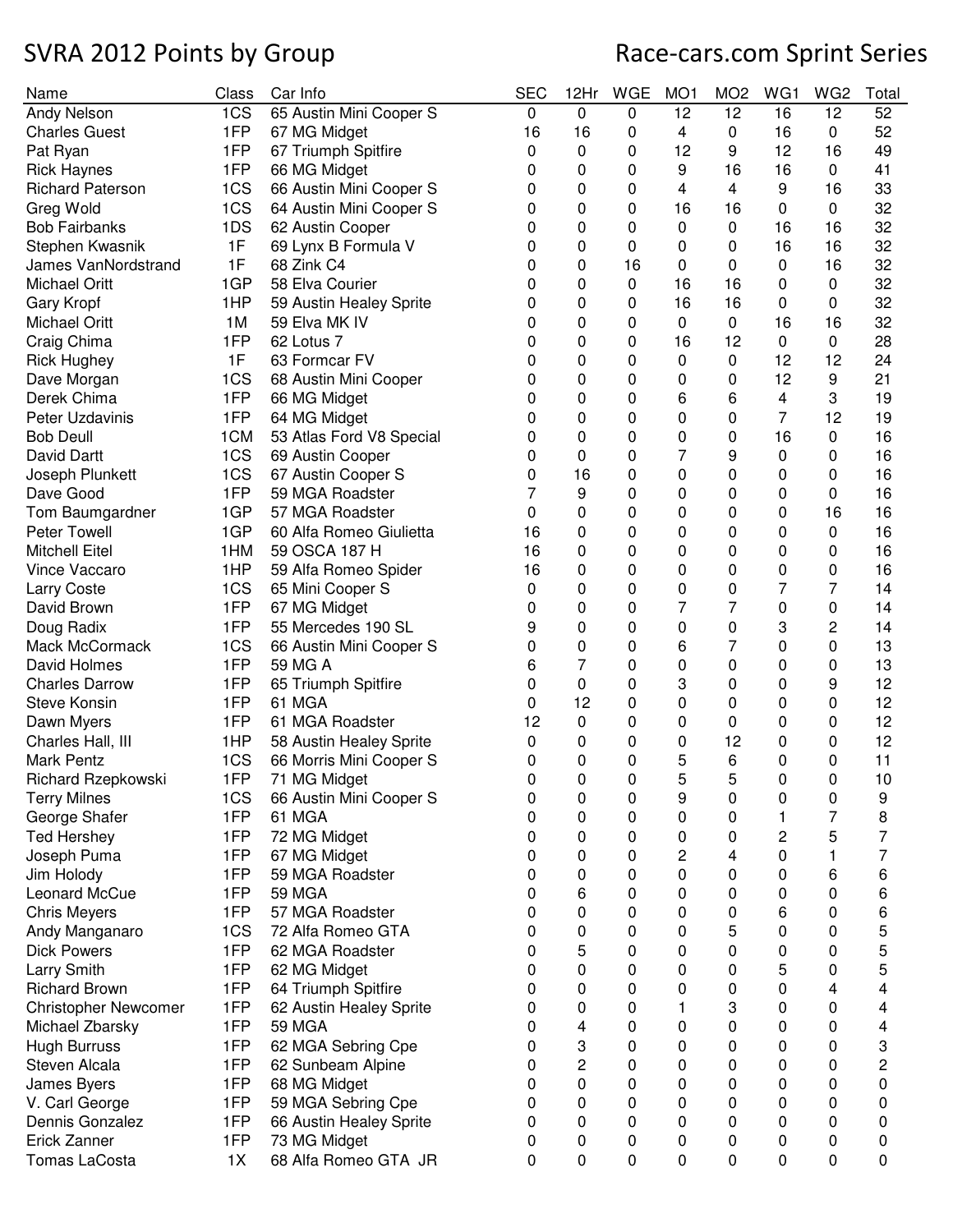| Name                  | Class | Car Info            | <b>SEC</b> | 12Hr | WGE | MO <sub>1</sub> | MO <sub>2</sub> | WG1 | WG <sub>2</sub> | Total |
|-----------------------|-------|---------------------|------------|------|-----|-----------------|-----------------|-----|-----------------|-------|
| <b>Bruce Domeck</b>   | 2CF   | 75 Lola T342        | 0          | 0    | 0   | 16              | 16              | 16  | 12              | 60    |
| Joe Blacker           | 2FB   | 69 Brabham BT29     | 0          | 0    | 0   | 16              | 16              | 12  | 0               | 44    |
| Marc Giroux           | 2FB   | 69 Brabham BT29     |            | 0    | 12  | 0               | 0               | 16  |                 | 35    |
| <b>Travis Engen</b>   | 2FB   | 70 Chevron B17b     |            | 0    | 0   | 12              | 12              | 0   | 9               | 33    |
| Mike Spence           | 2FF   | 72 Crossle 20F      |            | 0    | 0   | 16              | 16              | 0   | 0               | 32    |
| <b>Bob Lima</b>       | 2FB   | 67 Brabham BT 21    |            | 0    |     |                 | 9               | 0   | 12              | 28    |
| <b>Gary Harrison</b>  | 2FJ   | 62 Lotus 22 FJ      | O          | 0    | 0   | 0               | 0               | 16  | 12              | 28    |
| Jim Tyo               | 2CF   | 80 Van Diemen RF-80 |            | 0    | 0   | 0               | 0               | 12  | 9               | 21    |
| Mike Taradash         | 2CF   | 78 Crossle 40F      |            | 0    | 0   | 0               | 0               | 0   | 16              | 16    |
| Robert Bodin          | 2FB   | 69 Brabham BT29     |            | 0    | 0   | 9               |                 | 0   | 0               | 16    |
| <b>Bruce Hamilton</b> | 2FB   | 70 Brabham BT 36    |            | 0    | 0   | 0               | 0               | 0   | 16              | 16    |
| Will Thomas           | 2FB   | 67 Brabham BT21     |            | 0    | 16  | 0               | 0               | 0   | 0               | 16    |
| Bob Will              | 2FF   | 72 Winkleman FF     |            | 0    | 16  | 0               | 0               | 0   | 0               | 16    |
| <b>Phil Lamont</b>    | 2FJ   | 60 Lotus 18         |            | 0    | 0   | 0               | 0               | 0   | 16              | 16    |
| <b>Bill Branson</b>   | 2FF   | 72 Elden FF         |            | 0    | 12  | 0               | 0               | 0   | 0               | 12    |
| John Monson           | 2FB   | 71 Brabham BT 35    |            | 0    | 9   | 0               | 0               | 0   | 0               | 9     |
| Sharon Adelman        | 2FJ   | 63 Brabham BT6      |            | 0    | 0   | 0               | 0               | 0   | 9               | 9     |
| <b>Bill Bovenizer</b> | 2FB   | 68 Titan MK III     |            | 0    | 0   | 0               | 0               | 0   | 6               | 6     |
| Tom Grudovich         | 2FJ   | 60 Elva 200FJ       |            | 0    | 0   | 0               | 0               | 0   | 0               | 0     |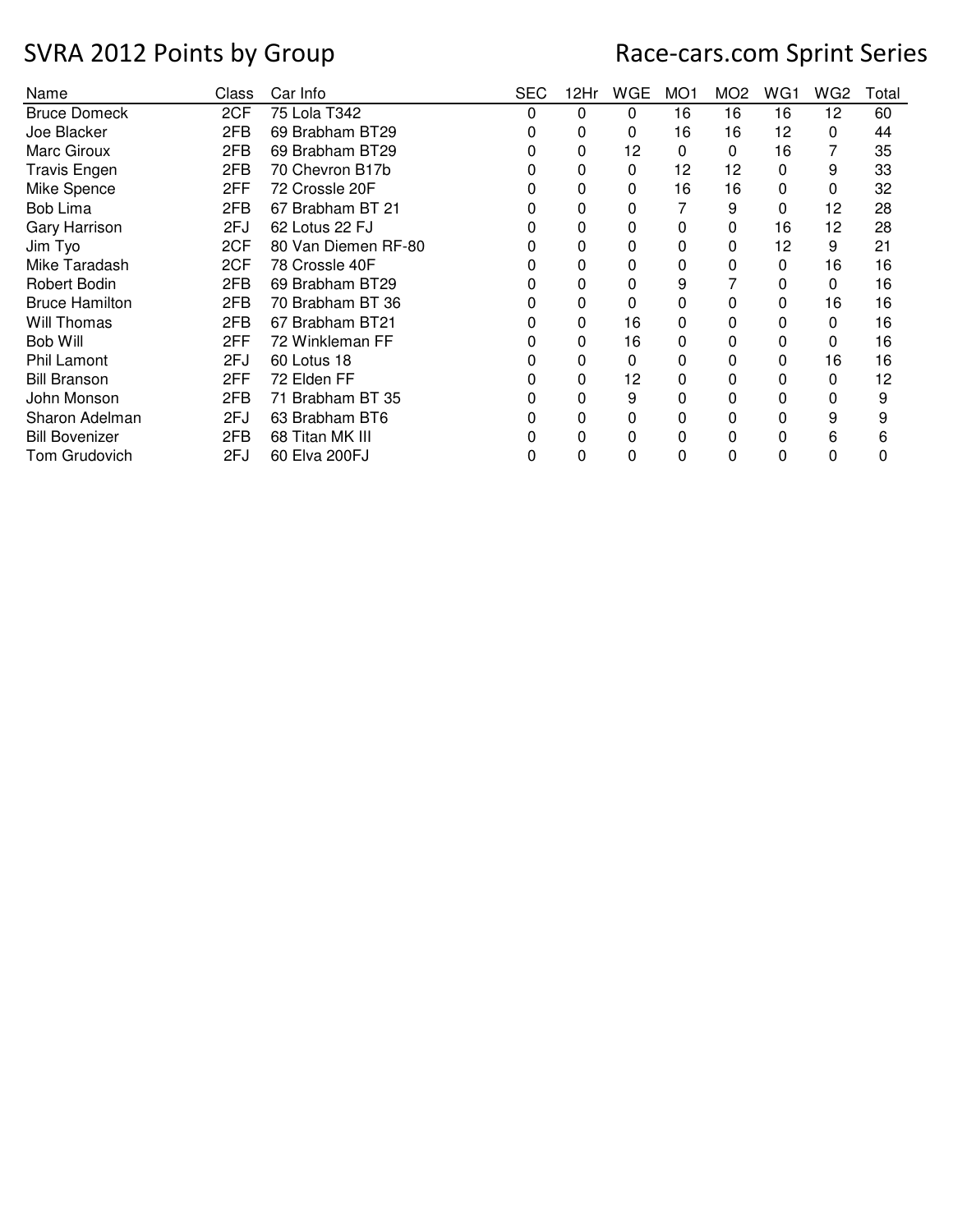| Name                                 | Class | Car Info                          | <b>SEC</b> | 12Hr | <b>WGE</b> | MO <sub>1</sub> | MO <sub>2</sub> | WG1 | WG <sub>2</sub> | Total |
|--------------------------------------|-------|-----------------------------------|------------|------|------------|-----------------|-----------------|-----|-----------------|-------|
| David Huber                          | 3BS   | 69 Datsun 510                     | 0          | 0    | 0          | 12              | 16              | 12  | 12              | 52    |
| Peter Ragonetti                      | 3BS   | 66 Alfa Romeo Giulia              | 0          | 0    | 0          | 0               | 0               | 16  | 16              | 32    |
| Denny Wilson                         | 3CP   | 62 Lotus Super 7                  | 0          | 0    | 0          | 16              | 16              | 0   | 0               | 32    |
| Sharon Adelman                       | 3DP   | 65 Turner MKIII                   | 0          | 0    | 0          | 16              | 16              | 0   | 0               | 32    |
| Larry Ligas                          | 3DP   | 61 Daimler SP250                  | 0          | 16   | 16         | 0               | 0               | 0   | 0               | 32    |
| <b>Bill Treffert</b>                 | 3EP   | 61 MGA MKIII C                    | 0          | 0    | 0          | 16              | 16              | 0   | 0               | 32    |
| <b>Randy Williams</b>                | 3EP   | 59 Triumph TR3                    | 0          | 0    | 0          | 0               | 0               | 16  | 16              | 32    |
| Alan Costich                         | 3EP   | 68 MGB GT                         | 0          | 0    | 0          | 5               | 4               | 9   | 12              | 30    |
| Ceasar Cone                          | 3CP   | 67 Alfa Romeo Duetto              | 0          | 16   | 0          | 6               | $\overline{7}$  | 0   |                 | 29    |
| <b>Wil Painter</b>                   | 3BS   | 66 Alfa Romeo GTV                 | 0          | 0    | 0          | 16              | 12              | 0   | 0               | 28    |
| Dave Burton                          | 3CP   | 64 Porsche 356C                   | 0          | 0    | 0          | 0               | 0               | 16  | 12              | 28    |
| John Schrecker                       | 3CP   | 64 Porsche 356                    | 0          | 0    | 0          | 12              | 0               | 6   | 7               | 25    |
| Michael Unger                        | 3CP   | 67 Datsun 2000                    | 0          | 0    | 0          | 0               | 0               | 9   | 16              | 25    |
| Steve Piantieri                      | 3EP   | 60 Alfa Romeo Giulia Spyder       | 16         | 9    | 0          | 0               | 0               | 0   | 0               | 25    |
| Mike Fisher                          | 3DP   | 60 Austin Healey 3000             | 12         | 12   | 0          | 0               | 0               | 0   | 0               | 24    |
| <b>Ben Prewitt</b>                   | 3DP   | 64 Austin Healey 3000             | 0          | 0    | 0          | 12              | 12              | 0   | 0               | 24    |
| George Balbach                       | 3CP   | 61 Porsche 356                    | 12         | 0    | 0          | 5               | 6               | 0   | 0               | 23    |
| Ron Goodman                          | 3CP   | 61 Porsche B Rdstr                | 0          | 0    | 0          | 0               | 0               | 12  | 9               | 21    |
| Jeff Devine                          | 3DP   | 67 MGB Rdstr                      | 0          | 0    | 0          | 0               | 0               | 9   | 12              | 21    |
| Allen Goode                          | 3DP   | 67 Triumph TR4A                   | 0          | 0    | 0          | 0               | 0               | 12  | 9               | 21    |
| Stephen Hunter                       | 3EP   | 59 Porsche 356A                   | 0          | 0    | 0          | 0               | 0               | 12  | 9               | 21    |
| Dan O'Connor                         | 3EP   | 59 Elva Courier                   | 0          | 0    | 0          | 9               | 12              | 0   | 0               | 21    |
| Jeff Snook                           | 3EP   | 61 Triumph TR3A                   | 0          | 0    | 0          | 12              | 9               | 0   | 0               | 21    |
| <b>Vic Skirmants</b>                 | 3CP   | 61 Porsche 356B Roadster          | 0          | 0    | 0          | $\overline{7}$  | 12              | 0   | 0               | 19    |
| Don Heth                             | 3BS   | 66 Ford Cortina (Lotus)           | 0          | 0    | 0          | 9               | 9               | 0   | 0               | 18    |
| <b>Greg Miller</b>                   | 3CP   | 62 Morgan 4x4                     | 0          | 0    | 0          | 9               | 9               | 0   | 0               | 18    |
| David Anderson                       | 3BS   | 67 Alfa Romeo GTV                 | 0          | 16   | 0          | 0               | 0               | 0   | 0               | 16    |
| <b>Ross Bremer</b>                   | 3BS   | 68 Euro.Ford Escort MKI           | 16         | 0    | 0          | 0               | 0               | 0   | 0               | 16    |
| <b>Brian McKie</b>                   | 3BS   | 74 BMW 2002                       | 0          | 0    | 0          | 0               | 0               | 7   | 9               | 16    |
| Keith Denahan                        | 3CP   | 64 Porsche 356                    | 16         | 0    | 0          | 0               | 0               | 0   | 0               | 16    |
| Dawn Fisher                          | 3CP   | 72 Lotus Super 7                  | 4          | 12   | 0          | 0               | 0               | 0   | 0               | 16    |
| Don Herman                           | 3CP   | 69 Datsun 2000                    | 0          | 0    | 12         | 4               | 0               | 0   | 0               | 16    |
| <b>Bill Thumel</b>                   | 3CP   | 59 Elva Courier                   | 0          | 0    | 16         | 0               | 0               | 0   | 0               | 16    |
| Gary Jebsen                          | 3DP   | 62 Volvo P1800                    | 0          | 0    | 0          | 0               | 0               | 16  | 0               | 16    |
| <b>Brian McKie</b>                   | 3DP   | 65 MGB Roadster                   | 16         | 0    | 0          | 0               | 0               | 0   | 0               | 16    |
|                                      |       |                                   |            |      |            |                 |                 |     |                 |       |
| Richard Navin                        | 3DP   | 68 MGB Roadster                   | 0          | 0    | 0          | 0               | 0               | 0   | 16              | 16    |
| <b>Bob Lembcke</b>                   | 3EP   | 61 Elva MK I<br>68 Ford Escort TC | 0          | 16   | 0          | 0               | 0               | 0   | 0               | 16    |
| Peter Pentz<br><b>Michael Patton</b> | 3BS   | 65 MGB Roadster                   | 0          | 0    | 0          | 7               | 7               | 0   | 0               | 14    |
|                                      | 3DP   |                                   | 0          | 0    | 0          | 0               | 0               | 7   | 7               | 14    |
| David Spiwak<br>Mark Heinzelman      | 3EP   | 57 Triumph TR3                    | 0          | 0    | 0<br>12    | 7               | 7               | 0   | 0               | 14    |
|                                      | 3DP   | 73 Porsche 914                    | 0          | 0    |            | 0               | 0               | 0   | 0               | 12    |
| Keith Jewell                         | 3DP   | 66 MGB                            | 0          | 0    | 0          | 0               | 0               | 6   | 6               | 12    |
| John Hasty                           | 3EP   | 59 Triumph TR3A                   | 0          | 0    | 0          | 6               | 6               | 0   | 0               | 12    |
| Tom Trabue                           | 3EP   | 56 Denzel Roadster                | 0          | 12   | 0          | 0               | 0               | 0   | 0               | 12    |
| <b>Charles Safley</b>                | 3CP   | 72 Alfa Romeo Spider              | 0          | 0    | 0          | 1               | 4               | 0   | 5               | 10    |
| Tom Tate                             | 3CP   | 60 Porsche 356B Coupe             | 5          | 0    | 0          | 0               | 0               | 1   | 4               | 10    |
| <b>Michael Clifford</b>              | 3BS   | 65 Lotus Cortina                  | 0          | 0    | 0          | 0               | 0               | 9   | 0               | 9     |
| Paul Swanson                         | 3CP   | 58 Porsche Speedster              | 9          | 0    | 0          | 0               | 0               | 0   | 0               | 9     |
| Roy Crowninshield                    | 3CP   | 68 Alfa Romeo Duetto              | 0          | 0    | 0          | 3               | 5               | 0   | 0               | 8     |
| Roman Tucker                         | 3BS   | 65 Alfa Romeo GTA                 | 0          | 0    | 0          | 0               | 0               | 0   | 7               | 7     |
| <b>Robert Hieb</b>                   | 3CP   | 64 Porsche 356C Coupe             | 7          | 0    | 0          | 0               | 0               | 0   | 0               | 7     |
| <b>Cliff Murray</b>                  | 3CP   | 55 Porsche 356                    | 0          | 0    | 0          | 0               | 0               | 7   | 0               | 7     |
| Delaney Sturgeon                     | 3EP   | 68 Porsche 912                    | 0          | 0    | 0          | 4               | 3               | 0   | 0               | 7     |
| Ralph Zbarsky                        | 3EP   | 67 MGB GT                         | 0          | 7    | 0          | 0               | 0               | 0   | 0               | 7     |
| <b>Rick Bardsley</b>                 | 3CP   | 59 Porsche 356A                   | 0          | 0    | 0          | 0               | 3               | 3   | 0               | 6     |
| Andre Herke                          | 3CP   | 61 Porsche 356                    | 6          | 0    | 0          | 0               | 0               | 0   | 0               | 6     |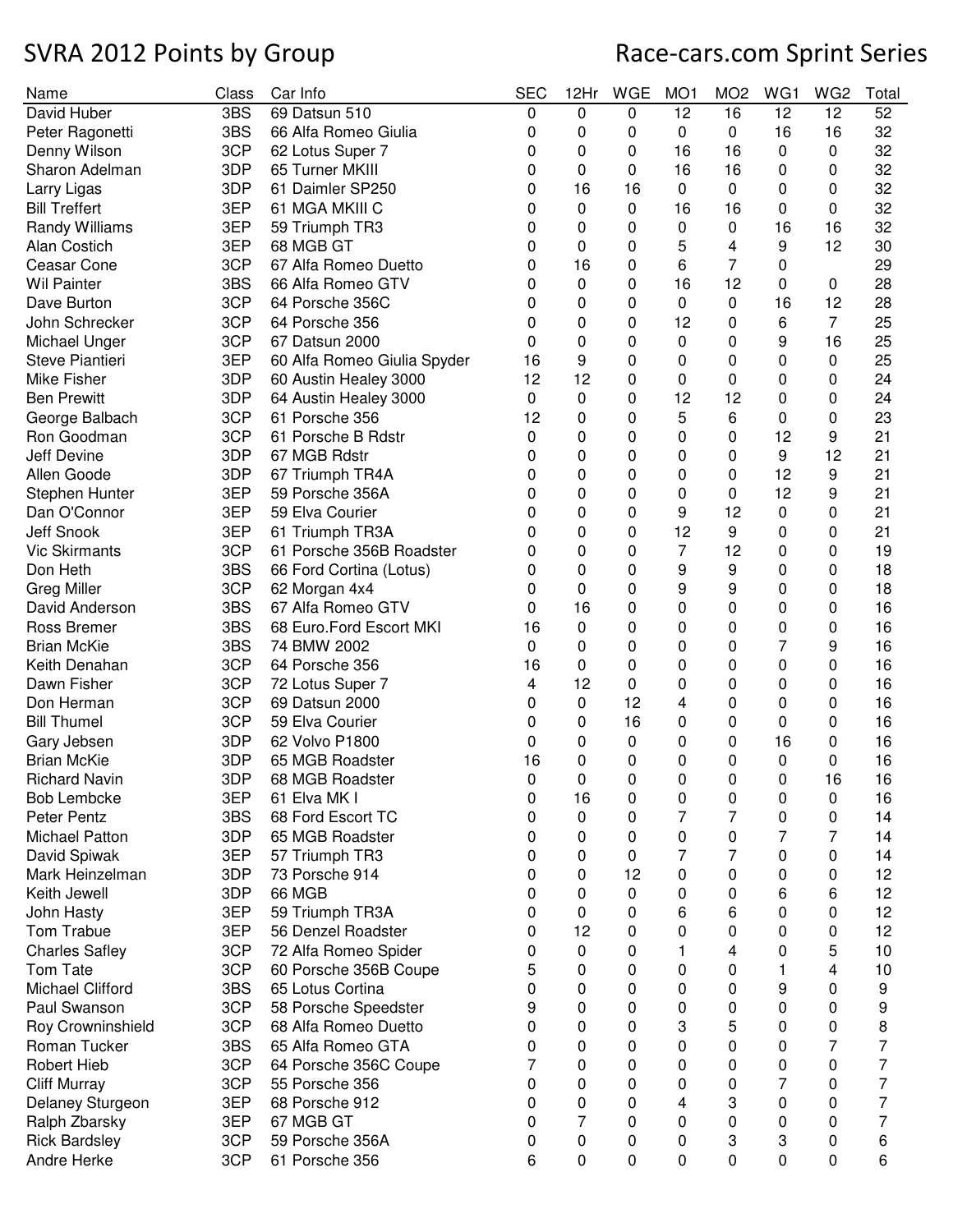| Name                  | Class | Car Info                | <b>SEC</b> | 12Hr | WGE | MO1 | MO <sub>2</sub> | WG1 | WG2 | Total |
|-----------------------|-------|-------------------------|------------|------|-----|-----|-----------------|-----|-----|-------|
| Mike Zappa            | 3CP   | 62 MGB                  |            | 0    | 0   | 0   | 0               | 0   | 6   | 6     |
| Tim Sager             | 3CP   | 78 Fiat 124             |            | O    | 0   | 0   | 0               | 5   | 0   | 5     |
| Doug Bruce            | 3EP   | 59 Austin Healey Sprite |            | 0    | 0   |     | 5               | 0   |     |       |
| Tom Downey            | 3CP   | 60 Porsche B Cpe        |            | 0    | 0   |     | 2               | 0   |     |       |
| David Withers         | 3CP   | 58 Porsche A Cpe        |            | 0    | 0   | 0   |                 |     | 0   |       |
| Kristine Lay          | 3CP   | 68 Alfa Romeo Spider    |            | 0    | 0   | 0   | 0               | 0   | 3   |       |
| Tom Phelan            | 3CP   | 67 Datsun SRL 311       |            | 0    |     |     |                 | 0   | 2   |       |
| Tom Ragonetti         | 3CP   | 69 Alfa Romeo Duetto    |            | 0    | 0   | 0   |                 | 2   | 0   |       |
| Jay Iliohan           | 3CP   | 64 Alfa Romeo TZ1       |            | 0    | 0   | 0   |                 | 0   |     |       |
| <b>Frank Farrell</b>  | 3BS   | 72 Alfa Romeo Berlina   |            | 0    | 0   | 0   | 0               | 0   |     |       |
| Dotti Bechtol         | 3CP   | 72 Alfa Romeo Spider    |            | 0    | 0   | 0   |                 |     | 0   |       |
| <b>Bob Colaizzi</b>   | 3CP   | 62 Lotus Super 7        |            | 0    | 0   | 0   |                 |     |     |       |
| Peter Dunn            | 3CP   | 63 Morgan 41003         |            | 0    | 0   | 0   | 0               | 0   | 0   |       |
| Kevin Michael         | 3CP   | 60 Elva Courier         |            | 0    | 0   | 0   | 0               | 0   | 0   |       |
| <b>William Power</b>  | 3CP   | 68 Datsun SRL311        |            | 0    | 0   |     |                 | 0   |     |       |
| <b>Bill Tobin</b>     | 3CP   | 70 Triumph TR6          |            | 0    | 0   | 0   | ი               | 0   | 0   |       |
| Alan Tosler           | 3DP   | 64 MGB Roadster         |            | 0    | 0   | 0   |                 | 0   | 0   |       |
| Allan Ziegelman       | 3DP   | 70 Porsche 914          |            | 0    | 0   | 0   | 0               | 0   |     |       |
| Richard Jemison       | 3EP   | 67 Alfa Romeo Duetto    |            | 0    |     |     |                 |     |     |       |
| <b>Melvin Andrews</b> | ЗX    | 70 Porsche 914/4        |            | 0    | 0   | 0   | 0               | 0   | 0   |       |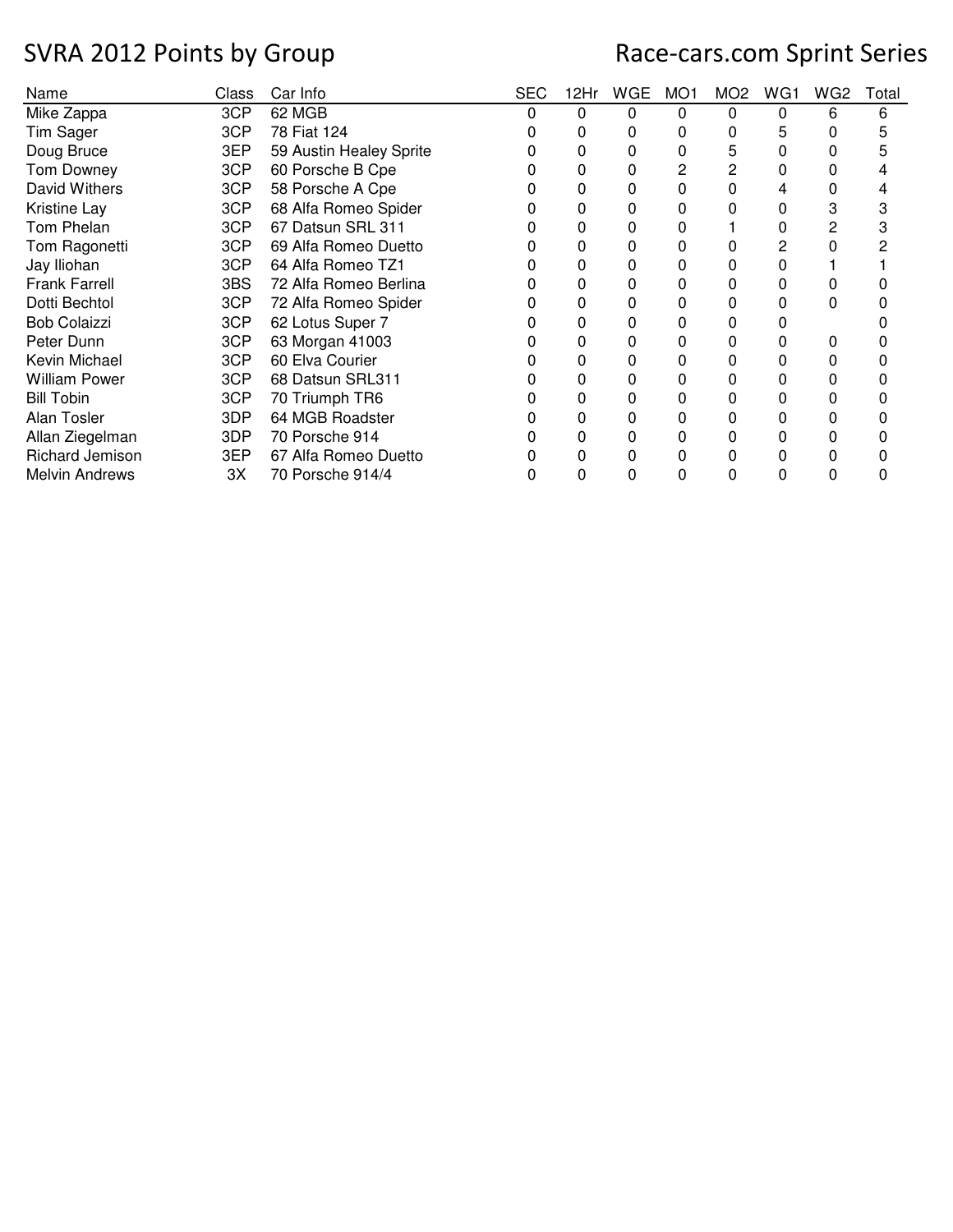| Name                   | Class | Car Info                    | <b>SEC</b> | 12Hr | WGE | MO <sub>1</sub> | MO <sub>2</sub> | WG1 | WG <sub>2</sub> | Total |
|------------------------|-------|-----------------------------|------------|------|-----|-----------------|-----------------|-----|-----------------|-------|
| <b>Richard Milburn</b> | 4AP   | 66 Jaguar XKE               |            | 0    | 0   | 16              | 16              | 0   | 0               | 32    |
| <b>Bob Wechsler</b>    | 4AP   | 57 Chevrolet Corvette       |            | 0    | 0   | 0               | 0               | 16  | 16              | 32    |
| <b>Tom Malloy</b>      | 4BM   | 58 Lister Knobbly           |            | 0    | 0   | 0               | 0               | 16  | 16              | 32    |
| John Higgins           | 4DM   | 59 Porsche 718RSK           |            | 0    | 0   | 16              | 16              | 0   | 0               | 32    |
| Peter Giddings         | 4FL   | 53 Maserati 250F F1         |            | 0    | 0   | 0               | 0               | 16  | 16              | 32    |
| James Hamlin           | 4FM   | 57 Lotus XI                 |            | 0    | 0   | 0               | 0               | 16  | 16              | 32    |
| Scott Hollander        | 4AP   | 58 Chevrolet Corvette       |            | 0    | 0   | 12              | 12              | 0   | 0               | 24    |
| Frank Morelli          | 4AP   | 61 Chevrolet Corvette       | O          | 0    | 0   | 0               | 0               | 12  | 12              | 24    |
| Lance Miller           | 4AP   | 59 Chevrolet Corvette Rdsr. |            | 16   | 0   | 0               | 0               | 0   | 0               | 16    |
| Al Schwacke            | 4BP   | 55 Chevrolet Corvette       |            | 0    | 0   | $\Omega$        | 0               | 16  | 0               | 16    |
| <b>Tony Parella</b>    | 4BP   | 58 Chevrolet Corvette       |            | 0    | O   | 0               | 0               | 12  | 0               | 12    |
| <b>Mitchell Eitel</b>  | 4BM   | 58 Devin SS                 |            | 0    | 0   | 0               | 0               | 0   | 0               | 0     |
| <b>Tom Shelton</b>     | 4BM   | 62 Kellison Corvette Spl.   |            |      | 0   | 0               | 0               | 0   | 0               |       |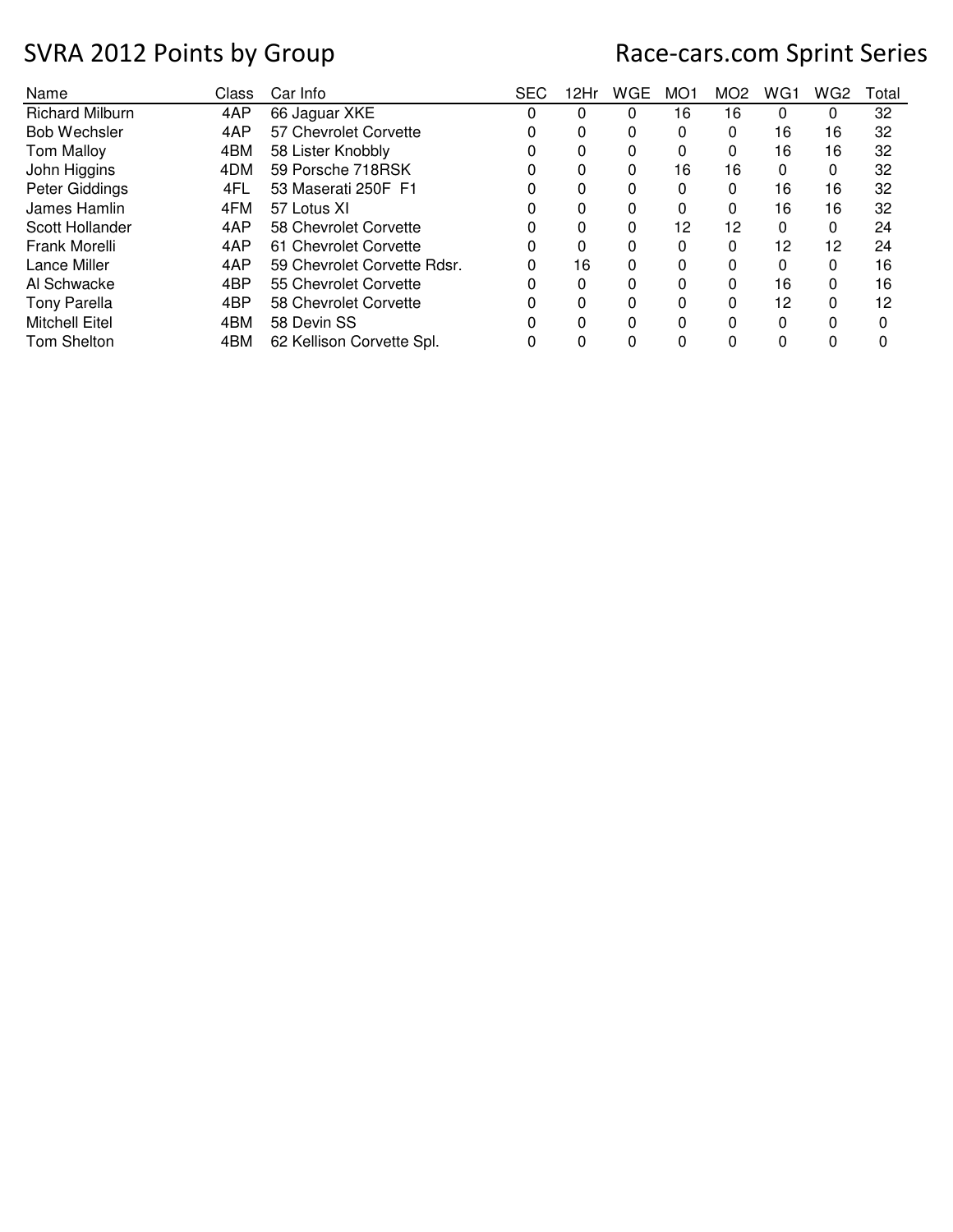| Name                  | Class | Car Info                     | <b>SEC</b> | 12Hr         | <b>WGE</b> | MO <sub>1</sub> | MO <sub>2</sub> | WG1 | WG <sub>2</sub> | Total |
|-----------------------|-------|------------------------------|------------|--------------|------------|-----------------|-----------------|-----|-----------------|-------|
| Ken Mennella          | 5GTR  | 63 Chevrolet Corvette GSRep  | 16         | 16           | 16         | 16              | 16              | 16  | 16              | 112   |
| <b>Travis Engen</b>   | 5FM   | 62 Lotus 23B                 | 12         | 0            | 16         | 9               | 12              | 9   | 16              | 74    |
| Doc Bundy             | 5FM   | 64 Lotus 23B                 | 16         | 0            | 12         | 16              | 0               | 16  | 0               | 60    |
| <b>Bill Thumel</b>    | 5ASR  | 67 Lola T70 Mk 3B            | 0          | 0            | 16         | 0               | 0               | 16  | 16              | 48    |
| Paul Gelpi            | 5BSR  | 62 Bobsy SR23                | 0          | $\Omega$     | $\Omega$   | 16              | 16              | 16  | 0               | 48    |
| Graham Adelman        | 5FM   | 62 Lotus 23B                 | 0          | 0            | 0          | 6               | 16              | 0   | 12              | 34    |
| John Harden           | 5CM   | 63 Genie MK VIII             | 0          | 0            | 0          | 0               | 0               | 16  | 16              | 32    |
| Henry Payne IV        | 5ASR  | 66 Porsche 906               | 0          | $\Omega$     | 0          | 12              | 16              | 0   | 0               | 28    |
| Hobie Buppert         | 5ASR  | 69 Lola T70 MKIII            | 0          | 0            | 12         | 0               | 0               | 12  | $\mathbf 0$     | 24    |
| James Cullen          | 5GTR  | 69 Ford SPF GT40 MK 1        | 0          | 0            | 0          | 0               | 0               | 12  | 12              | 24    |
| Michael Kaleel        | 5FM   | 64 Lotus 23B                 | 0          | $\Omega$     | 9          | 7               | 7               | 0   | $\Omega$        | 23    |
| <b>Tom Shelton</b>    | 5ASR  | 66 Lola T70 Spyder           | 0          | 0            | 0          | 0               | 0               | 9   | 12              | 21    |
| <b>Bill Luken</b>     | 5FM   | 63 Lotus 23B                 | 0          | $\Omega$     | 0          | 12              | 9               | 0   | 0               | 21    |
| <b>Robert Bodin</b>   | 5ASR  | 62 Lotus 19                  | 0          | 16           | 0          | $\Omega$        | 0               | 0   | 0               | 16    |
| John Higgins          | 5ASR  | 66 Porsche 910               | 0          | $\mathbf{0}$ | 0          | 16              | 0               | 0   | 0               | 16    |
| Larry Neviaser        | 5BSR  | 68 Ginetta G16               | 0          | 0            | 16         | 0               | 0               | 0   | 0               | 16    |
| Casey Putsch          | 5GT   | 65 Bill Thomas Cheetah       | 0          | $\Omega$     | $\Omega$   | 0               | 16              | 0   | 0               | 16    |
| <b>Robert Paltrow</b> | 5BSR  | 64 Elva MKVIIS               | 0          | 0            | 12         | 0               | 0               | 0   | 0               | 12    |
| Roy Walzer            | 5FM   | 63 Lotus 23B                 | 0          | 0            | 0          | 0               | 0               | 12  | 0               | 12    |
| <b>Melvin Andrews</b> | 5GTR  | 64 Porsche 904R              | 0          | 0            | 0          | 12              | 0               | 0   | 0               | 12    |
| Jim Freeman           | 5ASR  | 67 Lola Aston Nimrod         | 0          | 0            | 9          | 0               | 0               | 0   | 0               | 9     |
| Kim Walker            | 5GTR  | 63 Chevrolet Corvette GS Rep | 0          | 0            | 0          | 0               | 0               | 9   | 0               | 9     |
| Greg Galdi            | 5ASR  | 70 Porsche 917K              | 0          | 0            | 0          | 0               | 0               | 7   | 0               | 7     |
| Tom Grudovich         | 5FM   | 64 Elva MKVII                | 0          | 0            | 7          | 0               | 0               | 0   | 0               |       |
| Jay Iliohan           | 5ASR  | 68 Alfa Romeo T33/2 Daytona  | 0          | 0            | 0          | 0               | 0               | 6   | 0               | 6     |
| Dan Mershon           | 5ASR  | 67 Ford GT40                 | O          | $\Omega$     | 0          | 0               | 0               | 0   | 0               | 0     |
| Vic Franzese          | 5ASR  | 68 McLaren M12               | 0          | 0            | 0          | 0               | 0               | 0   | 0               | 0     |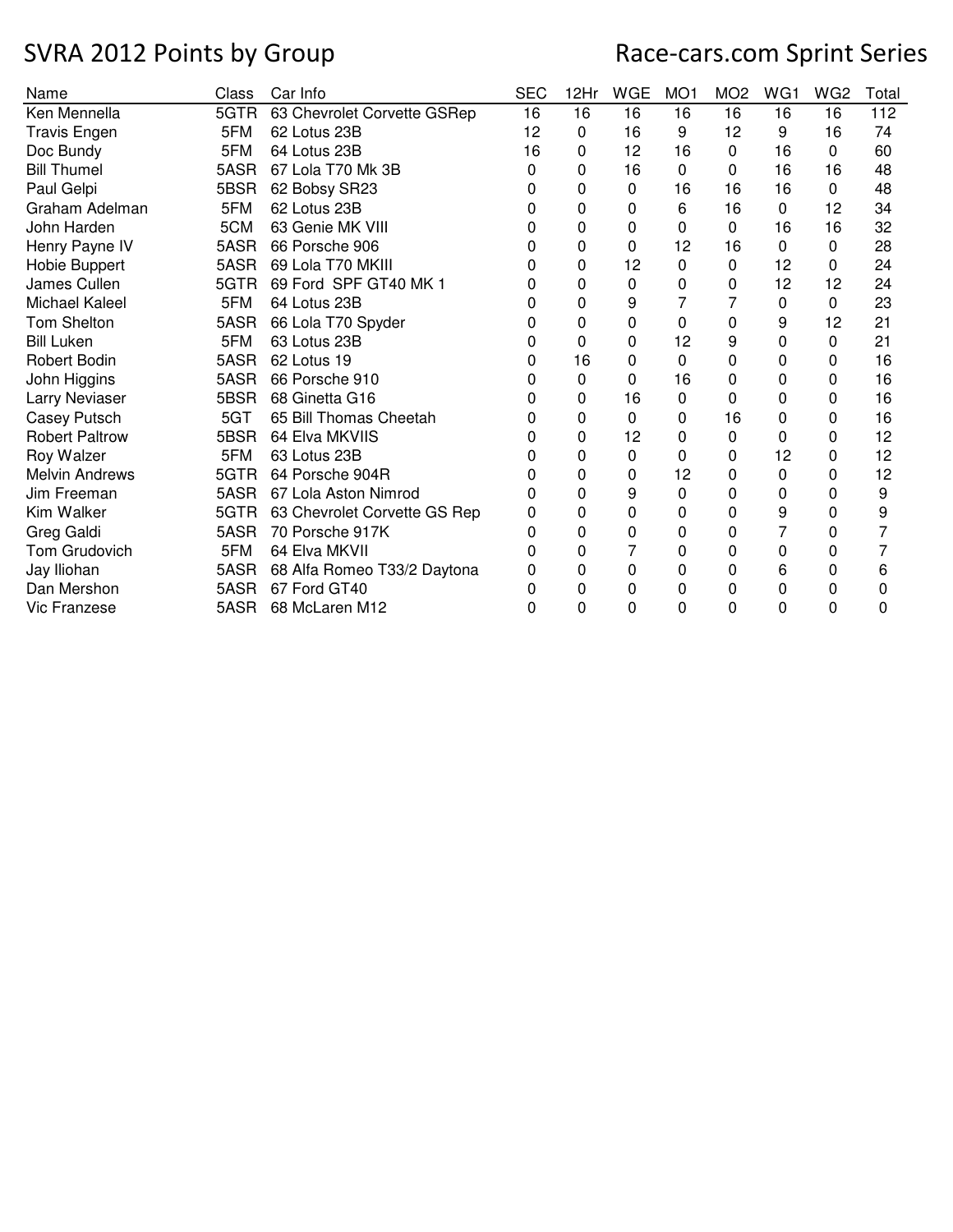| Name                             | Class      | Car Info                         | <b>SEC</b> | 12Hr   | WGE    | MO <sub>1</sub> | MO <sub>2</sub> | WG1    | WG2    | Total  |
|----------------------------------|------------|----------------------------------|------------|--------|--------|-----------------|-----------------|--------|--------|--------|
| <b>Richard Lind</b>              | 6TA        | 69 Chevrolet Camaro Z28          | 16         | 16     | 0      | 12              | 12              | 0      | 9      | 65     |
| Sean Ryan                        | 6TA        | 70 Chevrolet Camaro              | 0          | 0      | 0      | 16              | 16              | 0      | 16     | 48     |
| Clair Schwendeman                | 6AP        | 68 Chevrolet Corvette            | 12         | 0      | 0      | 12              | 16              | 0      | 6      | 46     |
| Mark Rife                        | 6BP        | 69 Corvette Rdstr                | 0          | 0      | 0      | 16              | 16              | 0      | 7      | 39     |
| Peter Maehling                   | 6GTO       | 72 Porsche 911                   | 0          | 0      | 0      | 16              | 16              | 0      | 4      | 36     |
| Sam Viviano                      | 6TA        | 69 Chevrolet Camaro              | 12         | 12     | 0      | 0               | 0               | 0      | 12     | 36     |
| <b>Curt Vogt</b>                 | 6BP        | 66 Shelby Mustang GT350          | 7          | 0      | 16     | 0               | 0               | 0      | 12     | 35     |
| Jim Heck                         | 6BP        | 64 Chevrolet Corvette            | 12         | 0      | 0      | 12              | 9               | 0      | 0      | 33     |
| Scott Hackenson                  | 6AS        | 67 Ford Mustang A/S              | 0          | 0      | 16     | 0               | 0               | 0      | 16     | 32     |
| Andre Ahrle                      | 6R         | 65 Cobra Comp                    | 0          | 0      | 16     | 0               | 0               | 0      | 16     | 32     |
| Peter Klutt                      | 6AP        | 69 Chevrolet Corvette            | 0          | 0      | 16     | 0               | 0               | 0      | 12     | 28     |
| Max Heilman                      | 6AP        | 71 Jaguar XKE                    | 0          | 0      | 0      | 9               | 9               | 0      | 5      | 23     |
| Marty Beaulieu                   | 6TA        | 68 Mercury Cougar                | 9          | 0      | 7      | 0               | 0               | 0      | 6      | 22     |
| <b>Charles Powell</b>            | 6BP        | 72 Chevrolet Corvette            | 0          | 0      | 0      | 9               | 12              | 0      | 0      | 21     |
| Anthony DellaVecchia             | 6TA        | 70 Chevrolet Camaro              | 0          | 0      | 12     | 0               | 0               | 0      | 7      | 19     |
| Merle Henry                      | 6AP        | 67 Chevrolet Corvette            | 0          | 0      | 0      | 6               | 7               | 0      | 5      | 18     |
| Don Henry                        | 6AP        | 69 Chevrolet Corvette            | 0          | 0      | 0      | $\overline{7}$  | $\overline{7}$  | 0      | 2      | 16     |
| <b>Brent Jarvis</b>              | 6AP        | 65 Chevrolet Corvette            | 0          | 0      | 0      | 16              | 0               | 0      | 0      | 16     |
| <b>Tony Parella</b>              | 6AP        | 71 Chevrolet Corvette            | 0          | 0      | 0      | 0               | 12              | 0      | 4      | 16     |
| Edward Sevadjian                 | 6AP        | 69 Chevrolet Corvette            | 0          | 0      | 0      | 0               | 0               | 0      | 16     | 16     |
| Alan Sevadjian                   | 6AP        | 69 Chevrolet Corvette            | 16         | 0      | 0      | 0               | 0               | 0      | 0      | 16     |
| <b>Craig Davies</b>              | 6BP        | 65 Ford Mustang                  | 16         | 0      | 0      | 0               | 0               | 0      | 0      | 16     |
| Wilson Wright                    | 6BP        | 67 Jaguar E-Type                 | 0          | 0      | 0      | 0               | 0               | 0      | 16     | 16     |
| <b>Bob Bagby</b>                 | 6GTO       | 85 Porsche 911                   | 0          | 16     | 0      | 0               | 0               | 0      | 0      | 16     |
| George Tuma                      | 6GTO       | 73 Porsche IROC                  | 16         | 0      | 0      | 0               | 0               | 0      | 0      | 16     |
| Kevin Wheeler                    | 6GTU       | 70 Porsche 9146                  | 0          | 16     | 0      | 0               | 0               | 0      | 0      | 16     |
| Adam Rupp                        | 6TA        | 69 Ford Mustang                  | 0          | 0      | 16     | 0               | 0               | 0      | 0      | 16     |
| Don Norby                        | 6BP        | 62 Jaguar XKE                    | 9          | 0      | 4      | 0               | 0               | 0      | 0      | 13     |
| Paul Bissonnette                 | 6AS        | 67 Ford Mustang                  | 0          | 0      | 0      | 0               | 0               | 0      | 12     | 12     |
| <b>Gary Moore</b>                | 6BP        | 66 Shelby GT350                  | 0          | 0      | 12     | 0               | 0               | 0      | 0      | 12     |
| Don Dimitriadis                  | 6AS        | 65 Ford Mustang Coupe A/S        | 0          | 0      | 2      | 0               | 0               | 0      | 9      | 11     |
| Jody O'Donnell                   | 6AP        | 69 Chevrolet Corvette            | 0          | 0      | 0      | 0               | 0               | 0      | 9      | 9      |
| Mike Donohue                     | 6BP        | 63 Chevrolet Corvette            | 0          | 0      | 0      | 0               | 0               | 0      | 9      | 9      |
| Lorne Leibel                     | 6BP        | 64 Shelby Cobra                  | 0          | 0      | 9      | 0               | 0               | 0      | 0      | 9      |
| Peter Baselice                   | 6TA        | 70 Ford Boss 302                 | 0          | 0      | 9      | 0               |                 | 0      |        | 9      |
| <b>Bill Bryan</b>                | 6TA        | 68 Pontiac Firebird TA           | 0          | 0      | 0      | 9               | 0<br>0          | 0      | 0<br>0 | 9      |
| <b>Emmanuel Moreira</b>          | 6AS        | 65 Ford Mustang                  |            |        |        |                 |                 |        | 7      | 7      |
|                                  |            |                                  | 0          | 0      | 0      | 0               | 0               | 0      |        |        |
| Colin Comer                      | 6BP<br>6TA | 66 Shelby GT350                  | 0<br>7     | 0      | 7      | 0               | 0               | 0      |        | 7<br>7 |
| Grahame Bryant                   |            | 67 Chevrolet Camaro Z28          |            | 0      | 0      | 0               | 0               | 0      | 0      |        |
| <b>Brian Kennedy</b>             | 6BP<br>6BP | 66 Shelby GT350                  | 0<br>0     | 0<br>0 | 6<br>5 | 0<br>0          | 0               | 0<br>0 | 0<br>0 | 6<br>5 |
| Joel Lipperini<br>Randy Williams | 6BP        | 65 Shelby GT350<br>67 Jaguar XKE |            | 0      | 0      | 0               | 0               | 0      | 5      | 5      |
|                                  |            |                                  | 0          |        |        |                 | 0               |        |        |        |
| <b>Terry Lippincott</b>          | 6BP<br>6AP | 63 Jaguar XKE                    | 0          | 0<br>0 | 0      | 0<br>0          | 0               | 0      | 4      | 4      |
| Jim Glass                        |            | 65 Chevrolet Corvette            | 0          |        | 0      |                 | 0               | 0      | 3      | 3      |
| <b>Chad Cropper</b>              | 6BP        | 66 Shelby GT350                  | 0          | 0      | 3      | 0               | 0               | 0      | 0      | 3      |
| John Fridirici                   | 6BP        | 66 Shelby GT350                  | 0          | 0      | 0      | 0               | 0               | 0      | 3      | 3      |
| Jack Busch                       | 6BP        | 61 Jaguar XKE                    | 0          | 0      | 0      | 0               | 0               | 0      | 2      | 2      |
| Jeff McKain                      | 6BP        | 66 Ford Mustang                  | 0          | 0      |        | 0               | 0               | 0      | 0      | 1      |
| <b>John DeSantis</b>             | 6AS        | 65 Ford Mustang                  | 0          | 0      | 0      | 0               | 0               | 0      | 0      | 0      |
| Dickson Rathbone                 | 6BP        | 66 Shelby GT350                  | 0          | 0      | 0      | 0               | 0               | 0      | 0      | 0      |
| <b>Charles Gladle</b>            | 6GTO       | 70 Porsche 914/6                 | 0          | 0      | 0      | 0               | 0               | 0      | 0      | 0      |
| <b>Tom Barnard</b>               | 6X         | 65 Shelby Cobra                  | 0          | 0      | 0      | 0               | 0               | 0      | 0      | 0      |
| Chris Beighton                   | 6X         | 65 Ford Mustang                  | 0          | 0      | 0      | 0               | 0               | 0      | 0      | 0      |
| Oliver Bryant                    | 6X         | 65 Ford Mustang GT350            | 0          | 0      | 0      | 0               | 0               | 0      | 0      | 0      |
| A.C. D'Augustine                 | 6X         | 65 Shelby Cobra                  | 0          | 0      | 0      | 0               | 0               | 0      | 0      | 0      |
| <b>Vincent Dean</b>              | 6X         | 65 Shelby Cobra                  | 0          | 0      | 0      | 0               | 0               | 0      | 0      | 0      |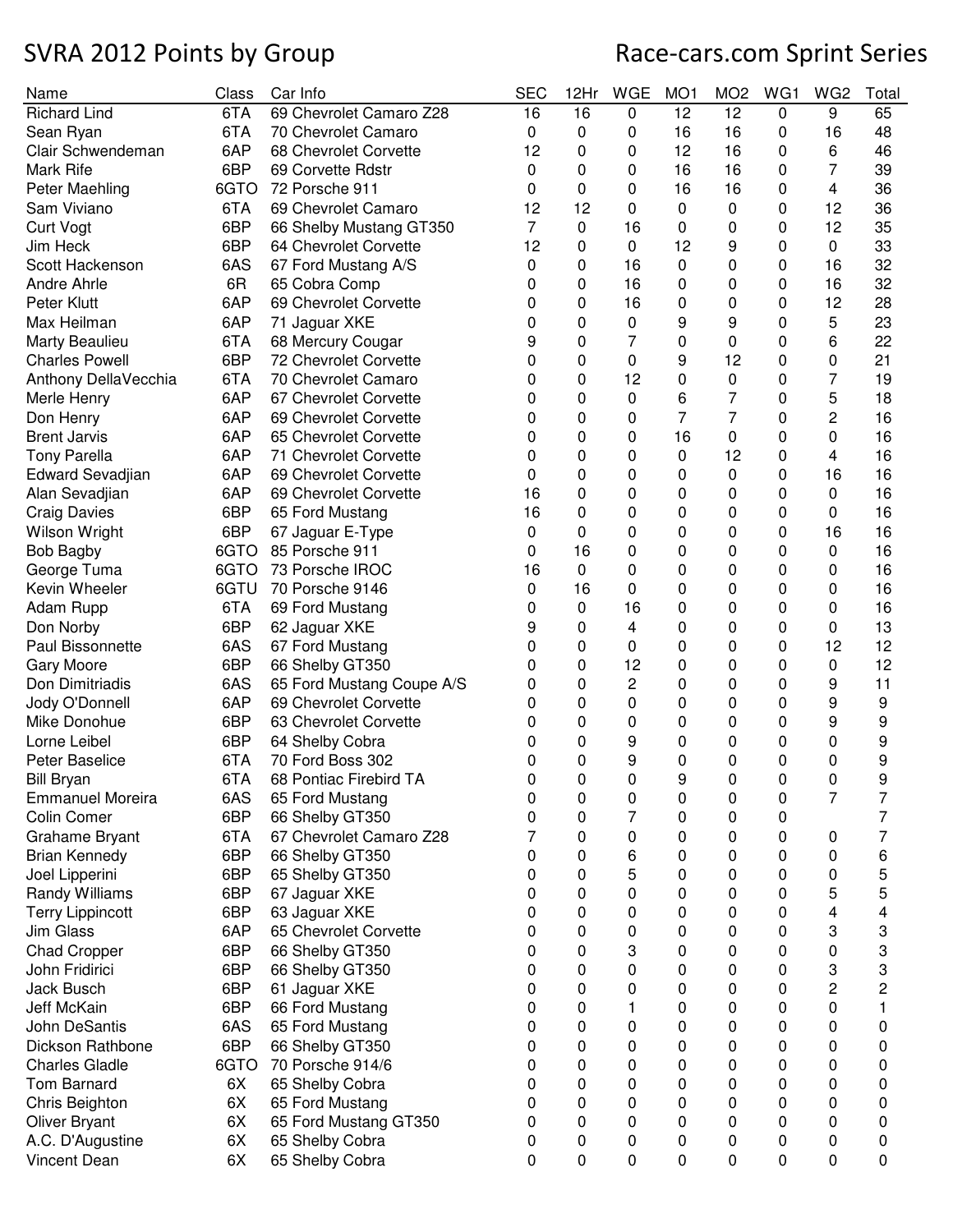| Name         |    | Class Car Info      |  | 12Hr WGE MO1 MO2 WG1 |  | . WG2 1 | Total |
|--------------|----|---------------------|--|----------------------|--|---------|-------|
| Alec Hammond | 6X | 65 Ford Mustang     |  |                      |  |         |       |
| Sam Lecomte  | 6X | 71 Chevrolet Camaro |  |                      |  |         |       |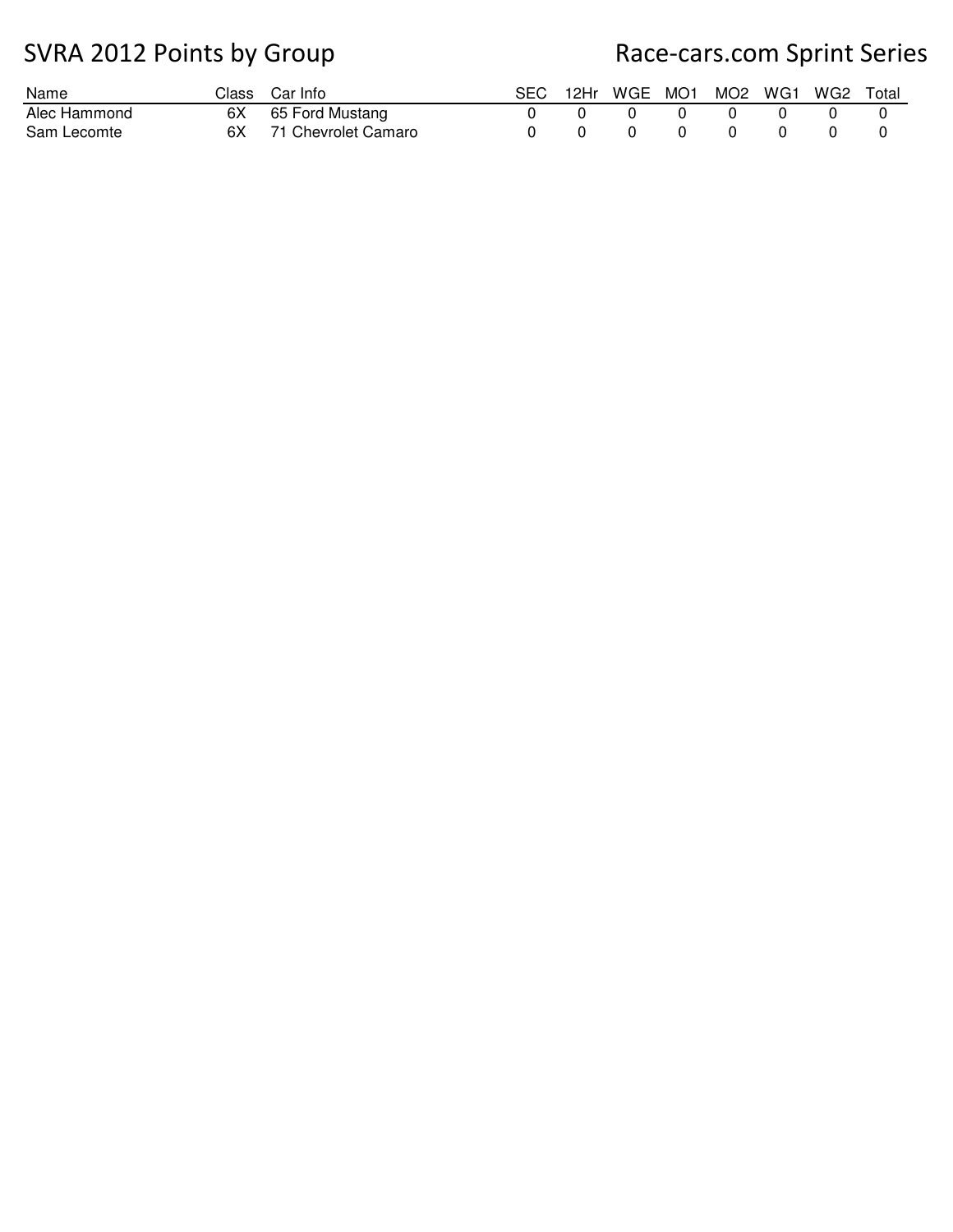| Name                           | Class            | Car Info                 | <b>SEC</b> | 12Hr | <b>WGE</b> | MO <sub>1</sub> | MO <sub>2</sub> | WG1 | WG <sub>2</sub> | Total |
|--------------------------------|------------------|--------------------------|------------|------|------------|-----------------|-----------------|-----|-----------------|-------|
| Dudley Cunningham              | 7ASR             | 75 Toj SC205             | 0          | 0    | 0          | 16              | 16              | 0   | 16              | 48    |
| <b>Ben Sinnott</b>             | <b>7SS2</b>      | 91 Lola T91/90           | 16         | 0    | 0          | 16              | 16              | 0   | 0               | 48    |
| Jim Lenehan                    | <b>7S2</b>       | 82 Swift DB2             | 0          | 0    | 12         | 7               | 9               | 12  | 7               | 47    |
| Dennis Olthoff                 | 7BSR             | 66 Ford GT 40MKII        | 16         | 16   | 0          | 0               | 0               | 0   | 0               | 32    |
| <b>Turner Woodard</b>          | 7BSR             | 75 Chevron B31           | 0          | 0    | 0          | 16              | 16              | 0   | 0               | 32    |
| Jack Ruscilli                  | 7CSR             | 87 Ralt RT5              | 0          | 0    | 0          | 16              | 16              | 0   | 0               | 32    |
| Joey Selmants                  | 7HS <sub>2</sub> | 84 March Apache HS2      | 0          | 0    | 0          | 16              | 16              | 0   | 0               | 32    |
| John Kramer                    | <b>7S2</b>       | 85 Swift DB2             | 0          | 0    | 0          | 16              | 16              | 0   | 0               | 32    |
| <b>Rick Carlino</b>            | 7BSR             | 77 Chevron B36           | 0          | 0    | 12         | 0               | 0               | 0   | 16              | 28    |
| <b>Gord Ross</b>               | <b>7S2</b>       | 87 Swift DB2             | 0          | 0    | 0          | 0               | 0               | 16  | 12              | 28    |
| David Porter                   | <b>7S2</b>       | 85 Swift DB2             | 0          | 0    | 0          | 0               | 0               | 9   | 16              | 25    |
| Tom Kane                       | 7HS2             | 83 Tiga SC83             | 0          | 0    | 0          | 12              | 12              | 0   | 0               | 24    |
| <b>Richard Duffey</b>          | <b>7S2</b>       | 85 Swift DB2             | 0          | 0    | 0          | 12              | 12              | 0   | 0               | 24    |
| Vince LaManna                  | <b>7SS2</b>      | 80 Tiga SC80             | 0          | 0    | 16         | 6               | 0               | 0   | 0               | 22    |
| Owen Adelman                   | <b>7SS2</b>      | 99 Carbir CS2            | 0          | 0    | 0          | $\overline{7}$  | 12              | 0   | 0               | 19    |
| <b>Mark Coombs</b>             | <b>7SS2</b>      | 90 Lola T9090            | 0          | 0    | 0          | 12              | 7               | 0   |                 | 19    |
| David Sugg                     | <b>7S2</b>       | 86 Swift DB2             | 0          | 0    | 0          | 9               | 0               | 0   | 9               | 18    |
| <b>David Ritter</b>            | 7ASR             | 69 Lola T70 MKIII        | 16         | 0    | 0          | 0               | 0               | 0   | 0               | 16    |
| <b>Randy Steagall</b>          | 7ASR             | 69 Lola T70 MKIIIB       | 0          | 16   | 0          | 0               | 0               | 0   | 0               | 16    |
| <b>Justin Frick</b>            | 7BSR             | 83 March 832             | 0          | 0    | 16         | 0               | 0               | 0   | 0               | 16    |
| Josh Boller                    | 7HS <sub>2</sub> | 81 Tiga S2000            | 16         | 0    | 0          | 0               | 0               | 0   | 0               | 16    |
| <b>Bob Phillips</b>            | 7HS <sub>2</sub> | 84 Tiga S2000            | 0          | 16   | 0          | 0               | 0               | 0   | 0               | 16    |
| <b>Bryan Gernert</b>           | <b>7S2</b>       | 86 Swift DB2             | 0          | 0    | 16         | 0               | 0               | 0   | 0               | 16    |
| <b>Lloyd Sutherland</b>        | <b>7S2</b>       | 87 Swift DB2             | 0          | 16   | 0          | 0               | 0               | 0   | 0               | 16    |
| Mike Taradash                  | <b>7S2</b>       | 87 Swift DB2             | 16         | 0    | 0          | 0               | 0               | 0   | 0               | 16    |
| Fred Knoll                     | 7HS2             | 84 Lola T596             | 0          | 0    | 0          | 0               | 0               | 0   | 16              | 16    |
| John Tancredi                  | <b>7SS2</b>      | 92 Doran S2000           | 0          | 0    | 0          | 0               | 0               | 0   | 16              | 16    |
| John Goodman                   | 7M               | 72 Ferrari Spalline NART | 0          | 0    | 0          | 0               | 0               | 0   | 16              | 16    |
| Glenn Jividen Jr               | <b>7SS2</b>      | 00 Carbir S2000          |            | 0    | 0          | 9               | 4               |     |                 | 13    |
|                                | 7BSR             | 73 Chevron B23           | 0<br>12    | 0    | 0          | 0               |                 | 0   | 0               | 12    |
| Nick Incantalupo               |                  |                          |            |      |            |                 | 0               | 0   | 0               |       |
| Nathan Scigliano<br>Mark Starr | <b>7S2</b>       | 87 Swift DB2             | 0          | 0    | 0          | 5               | 7               | 0   | 0               | 12    |
| Jim O'Connor                   | <b>7S2</b>       | 86 Lola T598             | 12<br>12   | 0    | 0          | 0               | 0               | 0   | 0               | 12    |
|                                | <b>7SS2</b>      | 04 Carbir S2000          |            | 0    | 0          | 0               | 0               | 0   | 0               | 12    |
| Jim Stengel                    | <b>7SS2</b>      | 91 PrattMiller RM2       | 0          | 0    | 0          | 0               | 0               | 0   | 12              | 12    |
| Jim Stengel                    |                  | 7ASR 72 McLaren M8F      | 0          | 0    | 0          | 0               | 0               | 0   | 12              | 12    |
| Scott Emerson                  | 7BSR             | 71 Lola T212             | 0          | 0    | 0          | 0               | 0               | 0   | 12              | 12    |
| Mark Brannon                   | <b>7SS2</b>      | 90 Swift DB5             | 0          | 0    | 0          | 5               | 6               | 0   | 0               | 11    |
| Paul Gelpi                     | <b>7S2</b>       | 86 Lola T8690            | 0          | 0    | 0          | 4               | 6               | 0   | 0               | 10    |
| Nick Incantalupo               | 7BSR             | 77 Osella PA579          | 0          | 0    | 9          | 0               | 0               | 0   | 0               | 9     |
| <b>Brian Stark</b>             | 7BSR             | 76 Chevron B36           | 9          | 0    | 0          | 0               | 0               | 0   | 0               | 9     |
| James Hanna                    | <b>7S2</b>       | 87 Tiga SL87             | 0          | 0    | 9          | 0               | 0               | 0   | 0               | 9     |
| <b>Martin Hancock</b>          | <b>7SS2</b>      | 89 Lola T88/90           | 0          | 0    | 0          | 4               | 5               | 0   | 0               | 9     |
| <b>Thomas Lehmkuhl</b>         | <b>7SS2</b>      | 02 Cabir S2000           | 0          | 0    | 0          | 0               | 9               | 0   | 0               | 9     |
| <b>Tom Minnich</b>             | 7BSR             | 77 Lola T297             | 0          | 0    | 0          | 0               | 0               | 0   | 9               | 9     |
| James Southwood                | <b>7S2</b>       | 85 Lola T598             | 0          | 0    | 0          | 3               | 5               | 0   | 0               | 8     |
| Alex Miller                    | 7BSR             | 79 March SR              | 0          | 0    | 7          | 0               | 0               | 0   | 0               | 7     |
| Larry Rossi                    | <b>7S2</b>       | 85 Lola T598             | 0          | 0    | 0          | 6               | 0               | 0   | 0               | 6     |
| <b>Bob Hibdon</b>              | <b>7S2</b>       | 86 Swift S2000           | 0          | 0    | 0          | 2               | 0               | 0   | 0               | 2     |
| Dan Mershon                    | 7ASR             | 69 Lola T70MKIIIB        | 0          | 0    | 0          | 0               | 0               | 0   | 0               | 0     |
| Simon Green                    | <b>7S2</b>       | 85 Shrike P15            | 0          | 0    | 0          | 0               | 0               | 0   | 0               | 0     |
| John Higgins                   | 7X               | 85 Porsche Fabcar        | 0          | 0    | 0          | 0               | 0               | 0   | 0               | 0     |
| Joel Finn                      | 7BSR             | 72 Chevron B21/23        | 0          | 0    | 0          | 0               | 0               | 0   | 0               | 0     |
| Alex MacAllister               | 7BSR             | 71 Chevron B19           | 0          | 0    | 0          | 0               | 0               | 0   | 0               | 0     |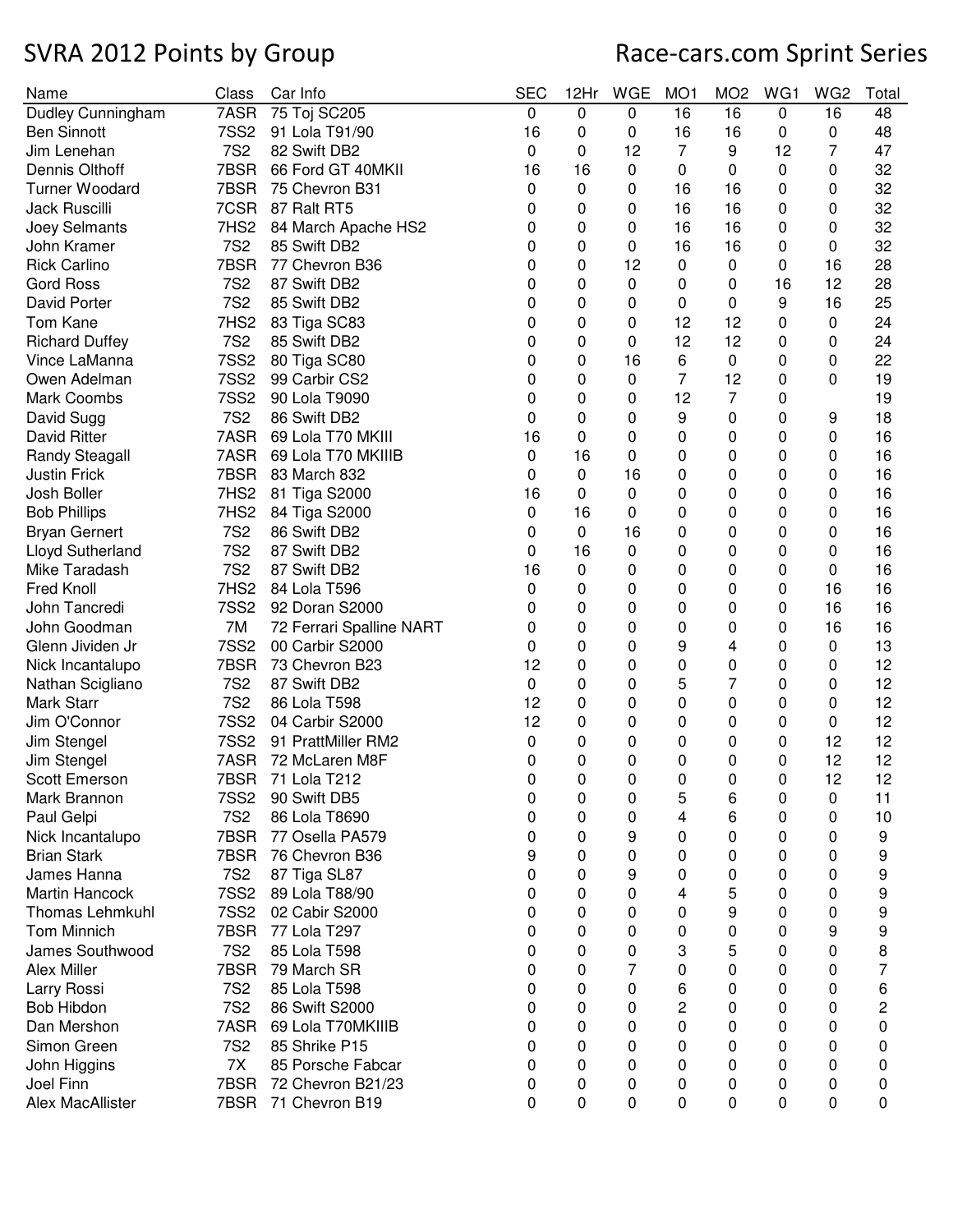| Name                     | Class | Car Info                      | <b>SEC</b> | 12Hr     | <b>WGE</b> | MO <sub>1</sub> | MO <sub>2</sub> | WG1     | WG <sub>2</sub> | Total |
|--------------------------|-------|-------------------------------|------------|----------|------------|-----------------|-----------------|---------|-----------------|-------|
| Rob Mocas                | 8BS   | 67 Alfa Romeo GTV             | 16         | 0        | 16         | 6               | 6               | 5       | 9               | 58    |
| <b>Bob Leitzinger</b>    | 8BS   | 70 Datsun PL510               | 0          | 12       | 0          | 0               | 0               | 16      | 16              | 44    |
| Paul Stinson             | 8CP   | 63 Lotus Super 7              | 0          | 12       | 0          | 16              | 0               | 0       | 12              | 40    |
| <b>Richard Naze</b>      | 8CP   | 72 Porsche 911                | 0          | 0        | 9          | 9               | 16              | 0       | 0               | 34    |
| <b>Todd Treffert</b>     | 8AP   | 73 Porsche 911                | 0          | 0        | 0          | 16              | 16              | 0       | 0               | 32    |
| Jim Hamblin              | 8BP   | 68 Porsche 911                | 0          | 0        | 0          | 0               | 0               | 16      | 16              | 32    |
| <b>Ross Bremer</b>       | 8BS   | 72 Euro.Ford Escort MKI       | 0          | 0        | 0          | 16              | 16              | 0       | $\pmb{0}$       | 32    |
| <b>Curt Richards</b>     | 8RS   | 91 BMW 318                    | 0          | 0        | 0          | 16              | 16              | 0       | 0               | 32    |
| Greg Seferian            | 8RS   | 82 Alfa Romeo GTV6            | 16         | 16       | 0          | 0               | $\pmb{0}$       | 0       | 0               | 32    |
| <b>Hervey Parke</b>      | 8BP   | 65 Ginetta G4                 | 0          | 0        | 12         | 7               | 12              | 0       | 0               | 31    |
| Linwood Staub            | 8CP   | 72 Datsun 240 Z               | 0          | 9        | 0          | 0               | $\mathbf 0$     | 16      | 4               | 29    |
| Frank Beck               | 8AP   | 72 Porsche 914/6              | 0          | 0        | 0          | 0               | 0               | 16      | 12              | 28    |
| <b>Skott Burkland</b>    | 8BP   | 69 Porsche 911                | 0          | 0        | 9          | 6               | 0               | 7       | 6               | 28    |
| Lisa Hansen              | 8BP   | 69 Porsche 911S               | 0          | 0        | 0          | 12              | 16              | 0       | 0               | 28    |
| George Braithwaite       | 8CP   | 70 Porsche 914                | 16         | 0        | 0          | 12              | 0               | 0       | 0               | 28    |
| Debbie Cloud             | 8AP   | 95 Ford Mustang Cobra         | 0          | 0        | 12         | 3               | 12              | 0       | 0               | 27    |
| <b>Bill Barton</b>       | 8BP   | 86 Porsche 944T               | 0          | 0        | 0          | 5               | 9               | 6       | 7               | 27    |
| Jim Lenehan              | 8AP   | 71 Datsun 240Z                | 0          | 0        | 0          | 4               | 0               | 12      | 9               | 25    |
| Dan McChesney            | 8AP   | 73 Porsche 911                | 16         | 0        | 0          | 2               | 0               | 0       | 7               | 25    |
| James Cullen             | 8BP   | 72 Porsche 914/6              | 0          | 0        | 16         | 0               | 0               | 9       | 0               | 25    |
| Bo Lemastus              | 8BS   | 66 Alfa Romeo GTV             | 0          | 9        | 0          | 9               | 7               | 0       | 0               | 25    |
| <b>Russ Poole</b>        | 8CP   | 70 Porsche 9146               | 0          | 4        | 12         | 0               | 0               | 0       | 9               | 25    |
| Joe Maloy                | 8BS   | 68 Datsun PL510               | 0          | 0        | $\Omega$   | 12              | 12              | 0       | 0               | 24    |
| Keith Dunbar             | 8CP   | 67 Lotus Elan                 | 0          | 0        | 16         | 0               | 0               | 0       | 7               | 23    |
| Jerry Peters             | 8BP   | 69 Porsche 911                | 16         | 0        | 6          | 0               | 0               | 0       | 0               | 22    |
| <b>Bernardo Martinez</b> | 8BS   | 72 Alfa Romeo Berlina         | 0          | 0        | 0          | 2               | 3               | 12      | 0               | 17    |
| <b>Tom Briest</b>        | 8AP   | 70 Porsche 914/6              | 0          | 0        | 0          | 7               | 9               | 0       | 0               | 16    |
| Cody Ellsworth           | 8AP   | 72 Porsche 911 ST             | 0          | 16       | 0          | 0               | 0               | 0       | 0               | 16    |
| Les Gonda                | 8AP   | 73 MGB GT                     | 0          | 0        | 0          | 9               | 7               | 0       | 0               | 16    |
| Nort Northam             | 8AP   | 72 Porsche 911                | 0          | 16       | 0          | 0               | 0               | 0       | 0               | 16    |
| Mayo Smith               | 8AP   | 72 Porsche 911RS              | 0          | $\Omega$ | 16         | 0               | 0               | 0       | 0               | 16    |
| Russell Hibbard          | 8BP   | 70 Porsche 9146 GT            | 0          | 16       | 0          | 0               | 0               | 0       | 0               | 16    |
| Ralph Salomon            | 8BP   | 61 Ginetta G4                 | 0          | 0        | 0          | 16              | 0               | 0       | 0               | 16    |
| Steve Grabski            | 8BS   | 67 Volvo 122                  | 0          | 0        | 0          | 0               | 0               | 9       | 7               | 16    |
| Andre Herke              | 8BS   | 68 BMW 2002                   | 0          | 16       | 0          | 0               | 0               | 0       | 0               | 16    |
| Eric Wood                | 8BS   | 66 Alfa Romeo GTV             | 0          |          | 0          | 7               | 9               |         | $\mathbf 0$     | 16    |
| Craig Chima              | 8CP   | 62 Lotus 7                    |            | U<br>0   |            |                 | 0               | 0       | 16              | 16    |
| <b>Guy Marvin</b>        | 8CP   |                               | 0          | 16       | 0          | 0               |                 | 0       |                 | 16    |
| <b>Brian Schirano</b>    | 8DP   | 73 Datsun 240Z                | 0          | 0        | 0<br>16    | 0<br>0          | 0<br>0          | 0<br>0  | 0               | 16    |
| Mike Blair               | 8RS   | 73 Triumph TR6<br>72 BMW 2002 | 0<br>0     | 0        | 0          | 0               |                 |         | 0<br>16         | 16    |
| Ross Bremer              | 8RS   | 73 Euro.Ford Capri RS 2600    | 0          | 0        | 16         | 0               | 0               | 0       |                 | 16    |
|                          | 8RS   |                               |            |          |            |                 | 0               | 0<br>16 | 0               |       |
| Ed Magner                |       | 94 Oldsmobile Achieva         | 0          | 0        | 0          | 0               | 0               |         | 0               | 16    |
| <b>Brian Walsh</b>       | 8RS   | 71 Ford Pinto                 | 0          | 16       | 0          | 0               | 0               | 0       | 0               | 16    |
| Peter Bauer              | 8BS   | 71 Datsun 510                 | 0          | 0        | 12         | 0               | 0               | 3       | 0               | 15    |
| Ed McMahon               | 8BS   | 72 Ford Pinto                 | 0          | 0        | 9          | 0               | 0               | 0       | 6               | 15    |
| <b>Richard Madia</b>     | 8AP   | 74 Datsun 260Z                | 0          | 0        | 0          | 0               | 0               | 9       | 5               | 14    |
| Allan Robbins            | 8CP   | 70 Datsun 240Z                | 0          | 0        | 0          | 0               | 0               | 12      | $\overline{c}$  | 14    |
| John Cloud               | 8AP   | 98 Ford Mustang Cobra         | 0          | 0        | 6          | 0               | 6               | 0       | 0               | 12    |
| <b>Chris Nussbaum</b>    | 8AP   | 73 Porsche 911                | 0          | 12       | 0          | 0               | 0               | 0       | 0               | 12    |
| Chip Vance               | 8AP   | 71 Porsche 914/6              | 0          | 0        | 0          | 12              | 0               | 0       | 0               | 12    |
| <b>Charles Wicht</b>     | 8AP   | 93 Ford Mustang               | 0          | 12       | 0          | 0               | 0               | 0       | 0               | 12    |
| Lee Giannone             | 8BP   | 66 Porsche 911                | 0          | 12       | 0          | 0               | 0               | 0       | 0               | 12    |
| Mark Leonard             | 8BP   | 70 Porsche 914/6 GT           | 0          | 0        | 0          | 0               | 0               | 12      | 0               | 12    |
| <b>Bret Seafuse</b>      | 8BP   | 89 Ford Mustang               | 0          | 0        | 0          | 0               | 0               | 0       | 12              | 12    |
| Mike Agnifilo            | 8BS   | 72 Datsun PL510               | 0          | 0        | 0          | 0               | 0               | 0       | 12              | 12    |
| Tom Benjamin             | 8BS   | 69 Alfa Romeo GTV             | 12         | 0        | 0          | 0               | 0               | 0       | $\pmb{0}$       | 12    |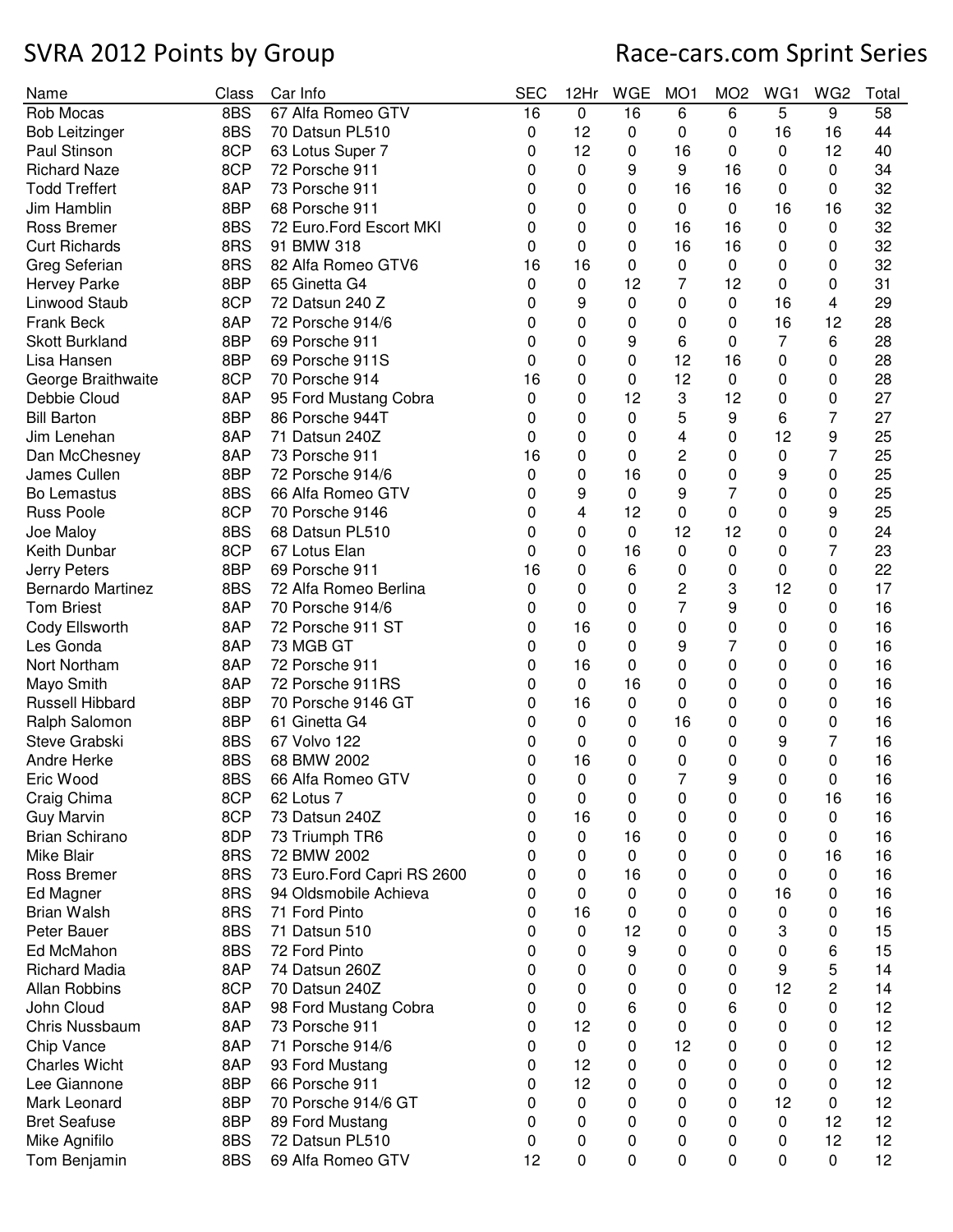| Name                   | Class | Car Info              | <b>SEC</b> | 12Hr           | <b>WGE</b> | MO <sub>1</sub> | MO <sub>2</sub> | WG1 | WG <sub>2</sub> | Total |
|------------------------|-------|-----------------------|------------|----------------|------------|-----------------|-----------------|-----|-----------------|-------|
| <b>Steve Rauh</b>      | 8BS   | 71 Alfa Romeo GTV     | 0          | $\mathbf 0$    | 0          | 0               | 0               | 7   | 5               | 12    |
| Dan Clarke             | 8RS   | 82 Chevrolet Cavalier | 0          | 0              | 0          | 12              | 0               | 0   | 0               | 12    |
| Vincent Gladfelter     | 8RS   | 72 BMW 2002 Tii       | 0          | 12             | 0          | 0               | 0               | 0   | 0               | 12    |
| Harry McPherson        | 8AP   | 95 Mustang Cobra R    | 0          | 0              | 9          | 0               | 0               | 0   | 0               | 9     |
| Tom Bork               | 8BP   | 70 Datsun 240Z        | 0          | 0              | 0          | 0               | 0               | 0   | 9               | 9     |
| <b>Keith Ennis</b>     | 8BP   | 67 Porsche 911S       | 0          | 9              | 0          | 0               | 0               | 0   | 0               | 9     |
| <b>Richard Reilich</b> | 8BP   | 89 Porsche 944T       | 0          | 0              | 0          | 9               | 0               | 0   | 0               | 9     |
| <b>Mike Blair</b>      | 8BS   | 72 BMW 2002           | 0          | 0              | 0          | 4               | 5               | 0   | 0               | 9     |
| Skip Bryan             | 8BS   | 72 BMW 2002           | 0          | 0              | 0          | 5               | 4               | 0   | 0               | 9     |
| Vince Vaccaro          | 8BS   | 72 Alfa Romeo GTV     | 0          | 0              | 0          | 1               | 0               | 6   | 2               | 9     |
| <b>Bob Machinist</b>   | 8AP   | 70 Porsche 914/6      | O          | 0              | 7          | 0               | 0               | 0   | 0               | 7     |
| Brenda Johnson         | 8BP   | 72 Porsche 914        | O          | 0              | 7          | 0               | 0               | 0   | 0               | 7     |
| Patrick Boova          | 8BS   | 72 Alfa Romeo GTV     | 0          | 0              | 0          | 0               | 0               | 4   | 3               | 7     |
| C.H. Dehaan            | 8BS   | 69 BMW 2002           | O          | 0              | 7          | 0               | 0               | 0   | 0               | 7     |
| Scott Hughes           | 8BS   | 68 BMW 2002           | 0          | 7              | 0          | 0               | 0               | 0   | 0               | 7     |
| Phil Bagley            | 8CP   | 70 Porsche 911        | 0          | $\overline{7}$ | 0          | 0               | 0               | 0   | 0               | 7     |
| <b>Robert Hurley</b>   | 8CP   | 66 Porsche 911        | 0          | 0              | 7          | 0               | 0               | 0   | 0               | 7     |
| Scott Kissinger        | 8CP   | 71 Datsun 240Z        | 0          | 0              | 0          | 0               | 0               | 0   | 7               | 7     |
| <b>Richard Dobush</b>  | 8AP   | 72 Porsche 911 RS     | 0          | 0              | 0          | 0               | 0               | 0   | 6               | 6     |
| Tom Grudovich          | 8AP   | 65 Ginetta G4         |            | 0              | 0          |                 |                 |     |                 |       |
|                        |       |                       | 0          |                |            | 6               | 0               | 0   | 0               | 6     |
| Lee Talbot             | 8AP   | 67 Ginetta G4         | 0          | 0              | 0          | 1               | 5               | 0   | 0               | 6     |
| Craig Taylor           | 8BS   | 69 BMW 2002           | 0          | 0              | 6          | 0               | 0               | 0   | 0               | 6     |
| <b>Tim Carey</b>       | 8CP   | 73 Datsun 240Z        | 0          | 6              | 0          | 0               | 0               | 0   | 0               | 6     |
| Gene Kirschner         | 8CP   | 68 Porsche 911        | 0          | 0              | 0          | 0               | 0               | 0   | 6               | 6     |
| James Fuerstenberg     | 8AP   | 72 MGB GT             | 0          | 0              | 0          | 5               | 0               | 0   | 0               | 5     |
| <b>Russell Gee</b>     | 8BS   | 69 BMW 2002           | 0          | 0              | 5          | 0               | 0               | 0   | 0               | 5     |
| <b>Hal Nichols</b>     | 8BS   | 71 Alfa Romeo GTV     | 0          | 0              | 0          | 3               | $\overline{c}$  | 0   | 0               | 5     |
| <b>Gord Ballantine</b> | 8CP   | 87 Porsche 944        | 0          | 0              | 0          | 0               | 0               | 0   | 5               | 5     |
| Mark Jensen            | 8CP   | 71 Porsche 911T       | 0          | 5              | 0          | 0               | 0               | 0   | 0               | 5     |
| Larry Neviaser         | 8AP   | 74 Porsche 914/6      | 0          | 0              | 0          | 0               | 0               | 0   | 4               | 4     |
| Steve LeBrun           | 8BS   | 70 Datsun 510         | 0          | 0              | 0          | 0               | 0               | 0   | 4               | 4     |
| Ira Schoen             | 8BS   | 71 Ford Capri 2000    | 0          | 0              | 4          | 0               | 0               | 0   | 0               | 4     |
| Russ Cappa             | 8BS   | 68 Datsun 510         | 0          | 0              | 0          | 0               | 0               | 2   | 1               | 3     |
| David Roberts          | 8CP   | 87 Porsche 944        | 0          | 0              | 0          | 0               | 0               | 0   | 3               | 3     |
| <b>Bob Shafer</b>      | 8CP   | 82 Mazda RX7          | 0          | 3              | 0          | 0               | 0               | 0   | 0               | 3     |
| Robert Newman Jr       | 8AP   | 70 Porsche 911S       | 0          | 0              | 0          | 0               | 0               | 0   | 0               | 0     |
| Dale Lagasse           | 8BP   | 85 Ford Mustang       | 0          | 0              | 0          | 0               | 0               | 0   | 0               | 0     |
| David LeBrun           | 8BS   | 70 Datson 510         | 0          | 0              | 0          | 0               | 0               | 0   | 0               | 0     |
| <b>Philip Needs</b>    | 8CP   | 66 Lotus Elan         | 0          | 0              | 0          | 0               | 0               | 0   | 0               | 0     |
| <b>Bill Abel</b>       | 8RS   | 66 Alfa Romeo GTV     | 0          | 0              | 0          | 0               | 0               | 0   | 0               | 0     |
| Ron Pawley             | 8RS   | 87 BMW 325is          | 0          | 0              | 0          | 0               | 0               | 0   | 0               | 0     |
| Kent Bain              | 8X    | 72 Porsche 914/6      | 0          | 0              | 0          | 0               | 0               | 0   | 0               | 0     |
| Wayne Baker            | 8X    | 70 Porsche 914/6      | 0          | 0              | 0          | 0               | 0               | 0   | 0               | 0     |
| <b>Bill Bauman</b>     | 8X    | 69 Porsche 911S       | 0          | 0              | 0          | 0               | 0               | 0   | 0               | 0     |
| <b>Robert Criss</b>    | 8X    | 66 Lotus Elan S2      | 0          | 0              | 0          | 0               | 0               | 0   | 0               | 0     |
| Joe Hoover             | 8X    | 75 Porsche 914/6      | 0          | 0              | 0          | 0               | 0               | 0   | 0               | 0     |
| David Hutchings        | 8X    | 72 Porsche 911        | 0          | 0              | 0          | 0               | 0               | 0   | 0               | 0     |
| Jim Malone             | 8X    | 68 Triumph TR6        | 0          | 0              | 0          | 0               | 0               | 0   | 0               | 0     |
| Jeffery Neilblum       | 8X    | 69 Porsche 911RS      | 0          | 0              | 0          | 0               | 0               | 0   | 0               | 0     |
| James Stouffer Jr.     | 8X    | 70 Triumph TR6        | 0          | 0              | 0          | 0               | 0               | 0   | 0               | 0     |
|                        | 8X    | 89 Porsche 944        |            | 0              |            |                 |                 |     |                 |       |
| Harry Vegter           |       |                       | 0          |                | 0          | 0               | 0               | 0   | 0               | 0     |
| Donald Wannagat        | 8X    | 73 Alfa Romeo GTV     | 0          | 0              | 0          | 0               | 0               | 0   | 0               | 0     |
| Art Woodworth          | 8X    | 89 Mazda Miata        | 0          | 0              | 0          | 0               | 0               | 0   | 0               | 0     |
| Chris Zappa            | 8X    | 69 TVR Tuscan         | 0          | 0              | 0          | 0               | 0               | 0   | 0               | 0     |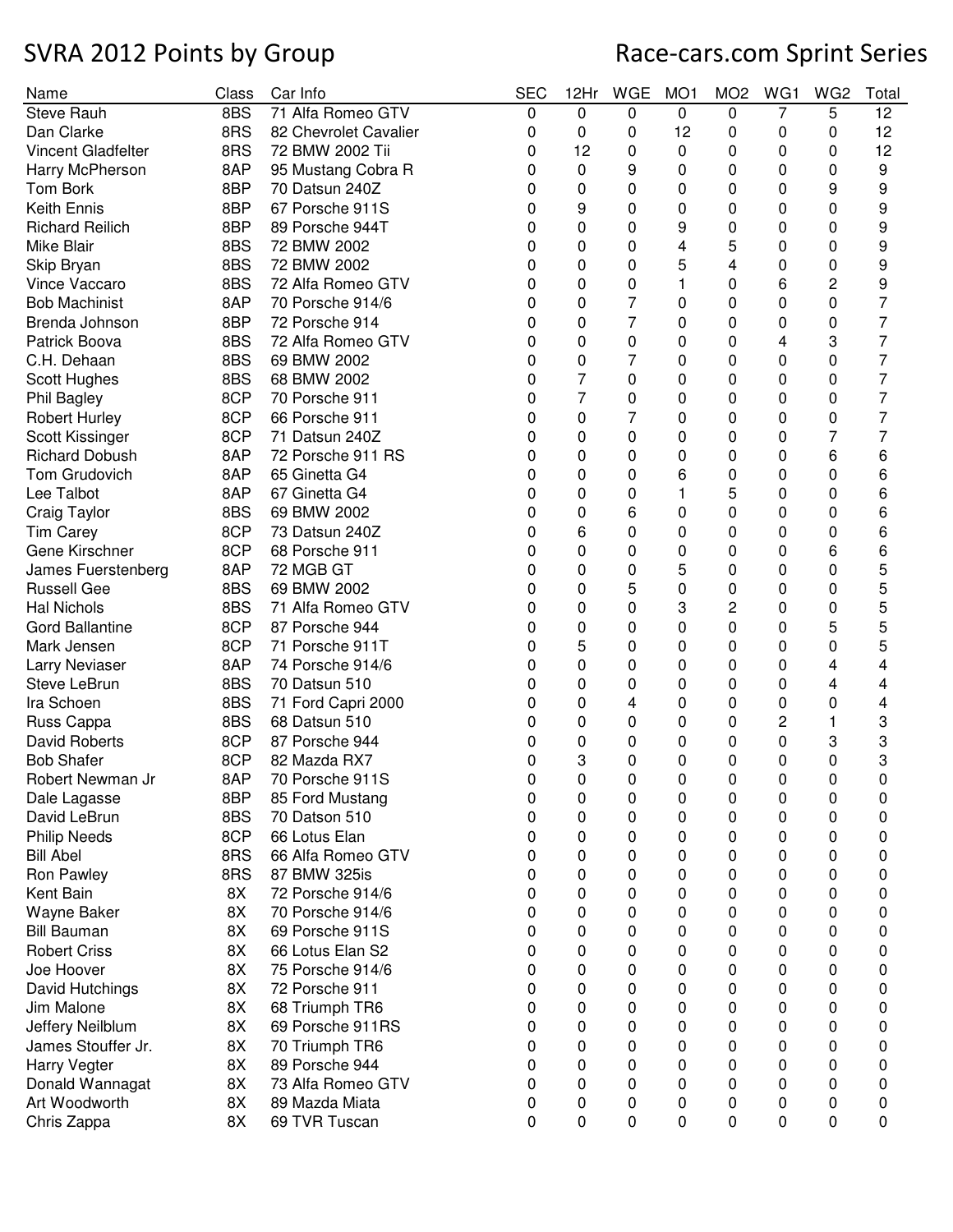| Name                  | Class           | Car Info            | <b>SEC</b> | 12Hr     | <b>WGE</b> | MO <sub>1</sub> | MO <sub>2</sub> | WG1 | WG <sub>2</sub> | Total |
|-----------------------|-----------------|---------------------|------------|----------|------------|-----------------|-----------------|-----|-----------------|-------|
| Shelby Mershon        | 9F1             | 97 Lola T9720       | 0          | 0        | 16         | 16              | 16              | 0   | 0               | 48    |
| Michael Snowdon       | 9FA             | 71 GRD 272F2        | 0          | 0        | 16         | 16              | 16              | 0   | 0               | 48    |
| David Porter          | 9F1             | 97 Lola T9720       | 0          | 0        | 0          | 12              | 12              | 0   | 12              | 36    |
| John Bechtol          | 9FC             | 75 Zink Z11 FSV     | 0          | 0        | 0          | 16              | 16              | 0   | 0               | 32    |
| <b>Travis Engen</b>   | 9F1             | 01 Lola T9720       | 0          | 0        | 9          | 5               | 6               | 0   | 9               | 29    |
| David Sugg            | 9F1             | 97 Lola T9720       | 0          | 0        | $\Omega$   | 6               | 7               | 0   | 16              | 29    |
| <b>Eddie Claridge</b> | 9FA5            | 82 Theodore TY02    | 0          | 0        | 16         | 0               | 0               | 0   | 9               | 25    |
| <b>Charles Monk</b>   | 9F1             | 97 Lola T9720       | 0          | 0        | 0          | 7               | 9               | 0   | 7               | 23    |
| Ray Boissoneau        | 9FA5            | 71 McRae GM1        | 0          | 0        | 0          | 16              | 0               | 0   | 5               | 21    |
| Robert Blain          | 9F <sub>2</sub> | 76 March F2         | 16         | 0        | 0          | 0               | 0               | 0   | 0               | 16    |
| Dale Lang             | 9F <sub>2</sub> | 81 Ralt RT4         | 0          | $\Omega$ | $\Omega$   | 0               | 0               | 0   | 16              | 16    |
| <b>Stevie Hynes</b>   | 9FB             | 78 March 78B        | 0          | 0        | 0          | 0               | 0               | 0   | 16              | 16    |
| David Porter          | 9FB             | 79 March 79B        | 0          | 0        | 16         | 0               | 0               | 0   | 0               | 16    |
| <b>Turner Woodard</b> | 9FB             | 79 March FA         | 0          | 0        | $\Omega$   | 16              | 0               | 0   | 0               | 16    |
| Jim Stengel           | 9FA5            | 73 McRae GM1        | 0          | 0        | 0          | 0               | 0               | 0   | 16              | 16    |
| <b>Richard Duffey</b> | 9F1             | 97 Lola T9720       | 0          | 0        | 0          | 9               | 4               | 0   | 0               | 13    |
| Marc Giroux           | 9F1             | 97 Lola T9720       | 0          | 0        | 7          | 0               | 0               | 0   | 6               | 13    |
| <b>Ted Wenz</b>       | 9F1             | 87 March 87C Indy T | 0          | 0        | 12         | 0               | 0               | 0   | 0               | 12    |
| <b>Mike Knittel</b>   | 9FA5            | 70 Chinook F5000    | 0          | 0        | 12         | 0               | 0               | 0   | 0               | 12    |
| John Monson           | 9FB             | 70 Crossle 19F      | 0          | 0        | 12         | 0               | 0               | 0   | 0               | 12    |
| <b>Rick Parsons</b>   | 9FA5            | 76 Lola 332C        | 0          | 0        | 0          | 0               | 0               | 0   | 12              | 12    |
| Mark Brannon          | 9F1             | 97 Lola 97/20       | 0          | 0        | 0          | 4               | 5               | 0   | 0               | 9     |
| James Frank           | 9FB             | 75 Lola T360 FA     | 0          | $\Omega$ | 9          | 0               | 0               | 0   | 0               | 9     |
| <b>Tom Malloy</b>     | 9FA5            | 74 Lola T332        | 0          | 0        | 0          | 0               | 0               | 0   | 7               | 7     |
| Dan Mershon           | 9F1             | 97 Lola T9720       | 0          | 0        | 6          | 0               | 0               | 0   | 0               | 6     |
| Seb Coppola           | 9FA5            | 70 Lola T192        | 0          | 0        | $\Omega$   | 0               | 0               | 0   | 6               | 6     |
| <b>Bruce Hamilton</b> | 9F1             | 06 Swift 016a       | 0          | 0        | 0          | 0               | 0               | 0   | 5               | 5     |
| Tony Adamowicz        | 9FA5            | 69 Eagle F5000      | 0          | 0        | 0          | 0               | 0               | 0   | 4               | 4     |
| Joel Quadracci        | 9F1             | 97 Lola T9720       | 0          | 0        | 0          | 3               | 0               | 0   | 0               | 3     |
| Kurt Engelman         | 9FA5            | 71 Lola T192        | 0          | 0        | 0          | 0               | 0               | 0   | 3               | 3     |
| Tony Carpanzano       | 9F <sub>2</sub> | 93 Reynard 93H FA   | 0          | $\Omega$ | 0          | 0               | 0               | 0   | 0               | 0     |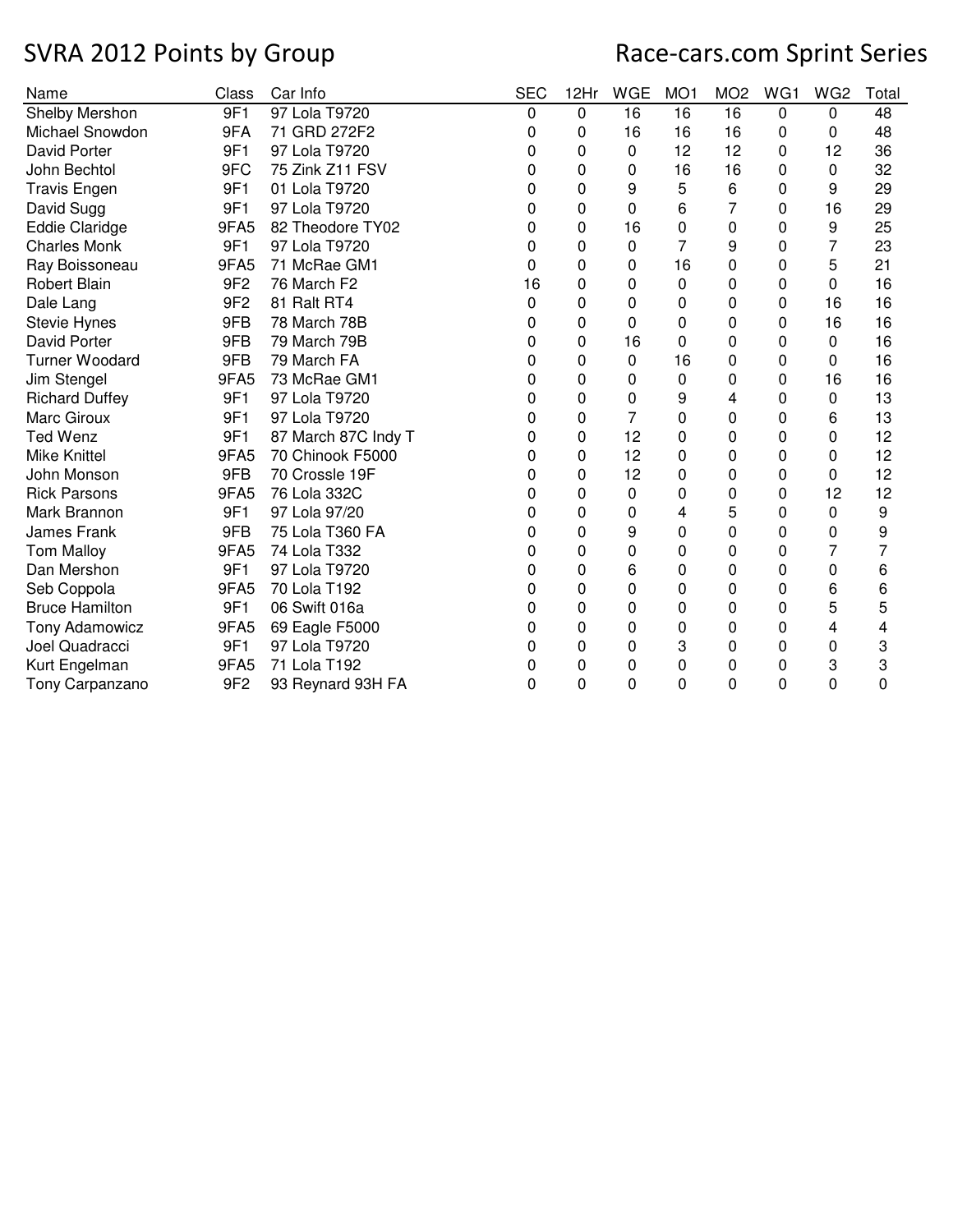| Name                       | Class | Car Info                       | <b>SEC</b>  | 12Hr        | <b>WGE</b> | MO <sub>1</sub> | MO <sub>2</sub> | WG1 | WG <sub>2</sub> | Total |
|----------------------------|-------|--------------------------------|-------------|-------------|------------|-----------------|-----------------|-----|-----------------|-------|
| Doug Miller                | 10AP  | 96 Porsche 993                 | 16          | 16          | 0          | 16              | 0               | 16  | 0               | 64    |
| Jeff Bernatovich           | 10GT1 | 90 Chevrolet Corvette GT1      | 0           | 16          | 0          | 12              | 16              | 0   | 16              | 60    |
| George Grote               | 10GT1 | 93 Chevrolet Camaro GT1        | 12          | 12          | 0          | 0               | 0               | 0   | 9               | 33    |
| <b>Richard Cloutier</b>    |       | 10GT2 65 Ford Mustang          | 0           | $\mathbf 0$ | 0          | 0               | 0               | 16  | 16              | 32    |
| Markus Glarner             |       | 10GT2 80 BMW M1                | 16          | 16          | 0          | 0               | 0               | 0   | 0               | 32    |
| Ron Branom                 | 10GT3 | 73 Porsche 911                 | 0           | 16          | 0          | 16              | 0               | 0   | 0               | 32    |
| John Shannon               | 10BP  | 82 Chevrolet Camaro            | 0           | 0           | 0          | 0               | 0               | 12  | 16              | 28    |
| David Hay                  | 10GT1 | 90 Oldsmobile Cutlass TA       | 0           | 0           | 16         | 0               | 0               | 0   | 12              | 28    |
| <b>Thomas Lane</b>         | 10MP1 | 95 Ford Mustang                | 0           | 0           | 0          | 0               | 0               | 12  | 16              | 28    |
| Bob Tyo                    |       | 10SC2 83 Oldsmobile Cutlass TA | 0           | 0           | 12         | 0               | 0               | 0   | 16              | 28    |
| <b>Gary Klutt</b>          |       | 10SC3 99 Chevrolet Impala      | 0           | 0           | 0          | 0               | 0               | 16  | 12              | 28    |
| Tom Fitzgerald             | 10MP1 | 05 Ford Mustang                | 0           | 0           | 0          | 0               | 0               | 16  | 9               | 25    |
| Ray Ziza                   | 10BP  | 90 Chevrolet Corvette          | 0           | 0           | 0          | 0               | 0               | 16  | 0               | 16    |
| <b>Toby Bean</b>           | 10GT1 | 75 Chevrolet Dekon Monza       | 16          | 0           | 0          | 0               | 0               | 0   | 0               | 16    |
| Dan Furey                  | 10GT1 | 74 Chevrolet Vega              | 0           | 0           | 0          | 16              | 0               | 0   | 0               | 16    |
| <b>Stanley Crawford</b>    |       | 10GT2 74 Porsche 911 RSR       | 0           | 0           | 0          | 16              | 0               | 0   | 0               | 16    |
| <b>Bill Erdman</b>         | 10GT3 | 83 Nissan 280ZX                | 0           | 0           | 0          | 0               | 0               | 0   | 16              | 16    |
| Greg Ira                   | 10GT3 | 71 Datsun 240Z                 | 0           | 16          | 0          | 0               | 0               | 0   | 0               | 16    |
| Emilio DiGuida             | 10MP1 | 95 BMW 325 IS                  | 16          | $\Omega$    | 0          | 0               | 0               | 0   | 0               | 16    |
| <b>Bill Miller III</b>     | 10MP1 | 98 Audi S4                     | 0           | 16          | 0          | 0               | 0               | 0   | 0               | 16    |
|                            | 10MP2 | 01 Mazda Miata                 | 0           | 16          | 0          | 0               | 0               | 0   |                 | 16    |
| Orie Voigtman              | 10SC2 | 89 Chevrolet Nascar            | 0           | 0           | 16         | 0               | 0               | 0   | 0<br>0          | 16    |
| Tom Forgione<br>Lee Arnold |       | 95 Chevrolet Monte Carlo       |             | 16          | 0          | 0               |                 |     |                 | 16    |
|                            | 10SC3 |                                | 0           |             |            |                 | 0               | 0   | 0               |       |
| John Cloud                 | 10SC3 | 05 Ford Taurus                 | 0           | 0           | 16         | 0               | 0               | 0   | 0               | 16    |
| Pat Ryan                   | 10SC3 | 06 Ford Fusion                 | 0           | 0           | 0          | 0               | 0               | 0   | 16              | 16    |
| Don Soenen                 | 10SC3 | 98 Ford Taurus                 | 16          | 0           | 0          | 0               | 0               | 0   | 0               | 16    |
| Daniel Lipetz              | 10SR  | 71 Lola T222                   | 0           | 0           | 16         | 0               | 0               | 0   | 0               | 16    |
| Robert Regna               | 10GT1 | 82 Chevrolet Camaro            | 0           | 0           | 12         | 0               | 0               | 0   | 0               | 12    |
| Rob Cohen                  | 10GT2 | 98 Ferrari 355                 | 0           | 12          | 0          | 0               | 0               | 0   |                 | 12    |
| Dan McCartney              |       | 10GT2 74 Porsche 911 RSR       | 12          | $\mathbf 0$ | 0          | 0               | 0               | 0   | 0               | 12    |
| Michael Finn               |       | 10GT3 89 Nissan 240SX          | 0           | 12          | 0          | 0               | 0               | 0   | 0               | 12    |
| James Hanrahan             |       | 10GT3 87 Porsche 951           | 0           | 12          | 0          | 0               | 0               | 0   | 0               | 12    |
| Sam Mammano                | 10MP1 | 03 BMW E46 330i                | 0           | 0           | 0          | 0               | 0               | 0   | 12              | 12    |
| John Cloud                 | 10SC3 | 05 Ford Fusion SC              | 12          | 0           | 0          | 0               | 0               | 0   | 0               | 12    |
| Tim Rubright               |       | 10SC3 97 Ford Thunderbird      | 0           | 0           | 12         | 0               | 0               | 0   | 0               | 12    |
| Erik Weyls                 | 10BP  | 92 Porsche 911RS               | $\mathbf 0$ | 0           | $\pmb{0}$  | 0               | 0               | 9   | 0               | 9     |
| Randall Cassling           |       | 10GT1 95 Porsche 993 Super Cup | 9           | 0           | 0          | 0               | 0               | 0   | 0               | 9     |
| Chad Jorgensen             | 10GT1 | 93 Oldsmobile Cutlass          | 0           | 9           | 0          | 0               | 0               | 0   | 0               | 9     |
| Larry Mahanor              | 10GT3 | 77 Nissan 280Z                 | 0           | 9           | 0          | 0               | 0               | 0   | 0               | 9     |
| <b>Steve Brady</b>         |       | 10SC3 02 Ford Taurus           | 0           | 0           | 9          | 0               | 0               | 0   | 0               | 9     |
| Tom Forgione               |       | 10SC3 02 Ford Taurus           | 0           | 0           | 0          | 0               | 0               | 0   | 9               | 9     |
| Jim Peruto                 | 10SC3 | 00 Chevrolet Monte Carlo       | 9           | 0           | 0          | 0               | 0               | 0   | 0               | 9     |
| Warren Agor                | 10GT1 | 75 Chevrolet Monza             | 0           | 0           | 0          | 0               | 0               | 0   | 7               | 7     |
| Stephen Papalas            | 10SC3 | 93 Chevrolet Lumina            | 7           | 0           | 0          | 0               | 0               | 0   | 0               | 7     |
| Mike Smith                 |       | 10GT2 84 Porsche 944GTR        | 0           | 0           | 0          | 0               | 0               | 0   | 0               | 0     |
| Leonard McCue              | 10GT1 | 69 Chevrolet Camaro            | 0           | 0           | 0          | 0               | 0               | 0   | 0               | 0     |
| Douglas Sokolowski         | 10GT1 | 77 Porsche 911                 | 0           | 0           | 0          | 0               | 0               | 0   | 0               | 0     |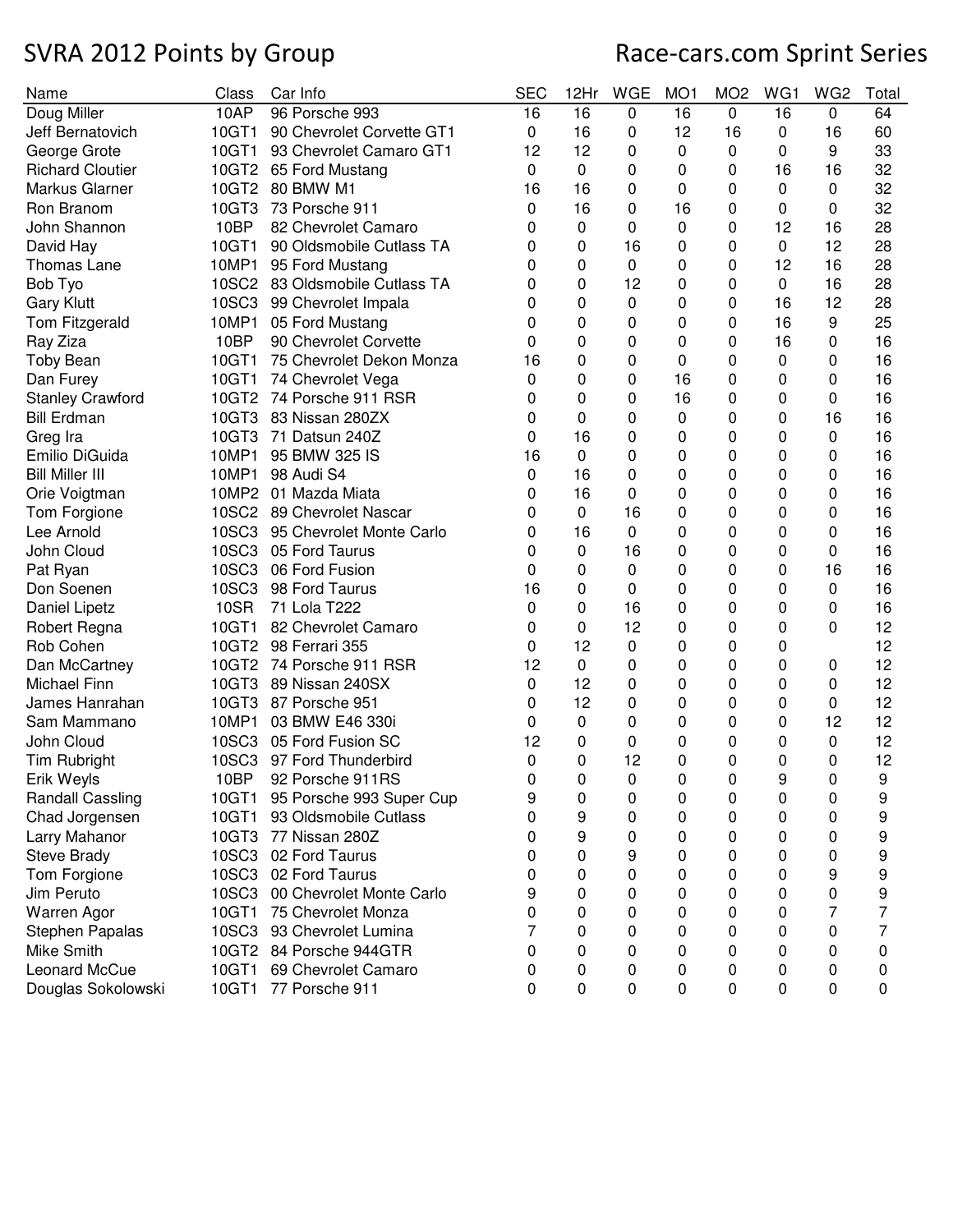| Name                  | Class | Car Info                          | <b>SEC</b>     | 12Hr            | <b>WGE</b>      | MO <sub>1</sub> | MO <sub>2</sub> | WG1            | WG <sub>2</sub> | Total           |
|-----------------------|-------|-----------------------------------|----------------|-----------------|-----------------|-----------------|-----------------|----------------|-----------------|-----------------|
| <b>Travis Engen</b>   |       | 11GTP3 05 Audi R8 LMP             | $\overline{0}$ | $\overline{12}$ | $\overline{16}$ | $\overline{16}$ | $\overline{12}$ | $\overline{0}$ | $\overline{16}$ | $\overline{72}$ |
| Andrea Robertson      |       | 11MP1 06 Ford GT MKVII            | 16             | 0               | 0               | 16              | 16              | 0              | 16              | 64              |
| David Nikolas         |       | 11GTP1 81 March 817               | 0              | 0               | 0               | 16              | 16              | 0              | 16              | 48              |
| David Robertson       |       | 11MP1 06 Ford GT MKVII            | 12             | 0               | $\Omega$        | 12              | 0               | 0              | 12              | 36              |
| Don Soenen            |       | 11TA2 95 Ford Mustang T/A         | 16             | 0               | 16              | $\pmb{0}$       | 0               | 0              | 0               | 32              |
| <b>David Porter</b>   |       | 11GTP3 07 Pescarolo '01 Judd      | 0              | 0               | $\mathbf 0$     | 12              | 16              | 0              | 0               | 28              |
| Doug Richmond         |       | 11TA2 85 Ford Mustang             | 0              | 0               | 12              | 0               | 0               | 0              | 16              | 28              |
| John Cloud            |       | 11TA2 00 Mustang Cobra T/A        | 12             | 0               | 12              | 0               | 0               | 0              | 0               | 24              |
| <b>Bill Heifner</b>   |       | 11TA2 93 Chevrolet Camaro IMSA    | 0              | 0               | 0               | 9               | 12              | 0              | 0               | 21              |
| Doug Smith            |       | 11GTP1 85 Jaguar XJR7             | 0              | 16              | 0               | 0               | $\mathbf 0$     | 0              | $\mathbf 0$     | 16              |
| <b>Toby Bean</b>      |       | 11GTP2 90 Chevrolet Intrepid      | 16             | 0               | 0               | 0               | 0               | 0              | 0               | 16              |
| Derek Harling         |       | 11GTP2 91 Lola T9150              | 0              | 0               | 0               | 16              | 0               | 0              | 0               | 16              |
| Aram Tourikian        |       | 11GTP3 96 Riley & Scott MK III    | 16             | $\Omega$        | 0               | $\mathbf 0$     | 0               | 0              | $\Omega$        | 16              |
| Andy Wallace          |       | 11GTP3 05 Audi R8                 | 0              | 16              | 0               | 0               | 0               | 0              | 0               | 16              |
| Dave Cannon           |       | 11MP2 06 Ferrari 430 Challenge    | 0              | 0               | 0               | 0               | 0               | 0              | 16              | 16              |
| Peter Laughlin        |       | 11MP2 96 Porsche 993 SuperCup     | 0              | 0               | 0               | 16              | 0               | 0              | 0               | 16              |
| Francesco Melandri    |       | 11MP2 95 Porsche 993              | 0              | 16              | 0               | $\Omega$        | 0               | 0              | 0               | 16              |
| John Cloud            |       | 11TA2 02 Chevrolet Monte Carlo TA | 0              | 0               | 0               | 16              | 0               | 0              | 0               | 16              |
| Debbie Cloud          |       | 11TA2 00 Mustang Cobra T/A        | 0              | 0               | 0               | 0               | 16              | 0              | 0               | 16              |
| David Rankin          |       | 11TA2 97 Chevrolet Camaro         | 0              | 16              | 0               | 0               | 0               | 0              | 0               | 16              |
| John Wolff            |       | 11TA2 97 Chevrolet Corvette T/A   | 0              | 0               | 0               | 7               | 9               | 0              | 0               | 16              |
| Peter Angelos         |       | 11GTP1 97 Kudzu DLM               | 0              | 12              | 0               | 0               | 0               | 0              | 0               | 12              |
| <b>Bill Hawe</b>      |       | 11GTP1 85 Porsche 962             | 0              | 0               | 0               | 0               | 0               | 0              | 12              | 12              |
| Jeff Borghesi         |       | 11GTP3 99 Lola B2K40              | 0              | 0               | 12              | 0               | 0               | 0              | 0               | 12              |
| George Robinson       |       | 11GTP3 07 Lola B0718              | 12             | 0               | $\mathbf 0$     | 0               | 0               | 0              | 0               | 12              |
| Stephen Cloud         |       | 11MP2 97 Porsche 993              | 0              | 0               | $\Omega$        | $\mathbf 0$     | 0               | 0              | 12              | 12              |
| Charles Scardina      |       | 11MP2 07 Porsche GT3 Cup          | 12             | 0               | 0               | 0               | 0               | 0              | $\mathbf 0$     | 12              |
| Denise Stubbs         |       | 11MP2 01 Porsche GT3 Cup          | 0              | 12              | 0               | 0               | 0               | 0              | 0               | 12              |
| Jim Peruto            |       | 11TA2 01 Chevrolet Camaro         | 0              | 0               | $\Omega$        | 0               | 0               | 0              | 12              | 12              |
| Lawrence Schumacher   |       | 11TA2 97 Porsche 911/933T         | 0              | 0               | 0               | 12              | 0               | 0              | 0               | 12              |
| <b>David Roberts</b>  |       | 11MP1 06 Chevrolet Corvette       | 0              | 0               | 0               | $\pmb{0}$       | 0               | 0              | 9               | 9               |
| Harry Covington       |       | 11MP2 97 Porsche RSR              | 0              | $\mathbf 0$     | $\mathbf 0$     | 0               | 0               | 0              | 9               | 9               |
| Erik Weyls            |       | 11MP2 92 Porsche 911RS            | 0              | 9               | 0               | 0               | 0               | 0              | 0               | 9               |
| Phil Lasco            |       | 11TA2 00 Ford Mustang T/A         | 9              | 0               | 0               | 0               | 0               | 0              | 0               | 9               |
| Danny Stewart         |       | 11MP2 00 Porsche GT3R             | 0              | $\overline{7}$  | 0               | 0               | 0               | 0              | 0               | $\overline{7}$  |
| Jeff Bernatovich      |       | 11TA2 90 Chevrolet Corvette GT1   | $\overline{7}$ | $\overline{0}$  | 0               | 0               | 0               | 0              | 0               | $\overline{7}$  |
| <b>Randy Rupp</b>     |       | 11TA2 94 Ford Mustang T/A         | 0              | 0               | $\overline{7}$  | 0               | 0               | 0              | 0               | $\overline{7}$  |
| <b>Tom Malloy</b>     |       | 11GTP2 91 AAR Eagle GTP MKIII     | 0              | $\overline{0}$  | 0               | 0               | 0               | 0              | 0               | $\mathbf 0$     |
| <b>Brian Anderson</b> |       | 11MP2 04 Porsche GT3 Cup          | 0              | 0               | 0               | $\mathbf 0$     | 0               | 0              | 0               | $\mathbf 0$     |
| <b>Oliver Bryant</b>  |       | 11TA2 95 Ford Mustang T/A         | 0              | 0               | 0               | $\pmb{0}$       | 0               | 0              | 0               | 0               |
| Dick Howe             |       | 11TA2 89 Ford Mustang             | $\overline{0}$ | $\overline{0}$  | $\overline{0}$  | 0               | 0               | 0              | 0               | $\mathbf 0$     |